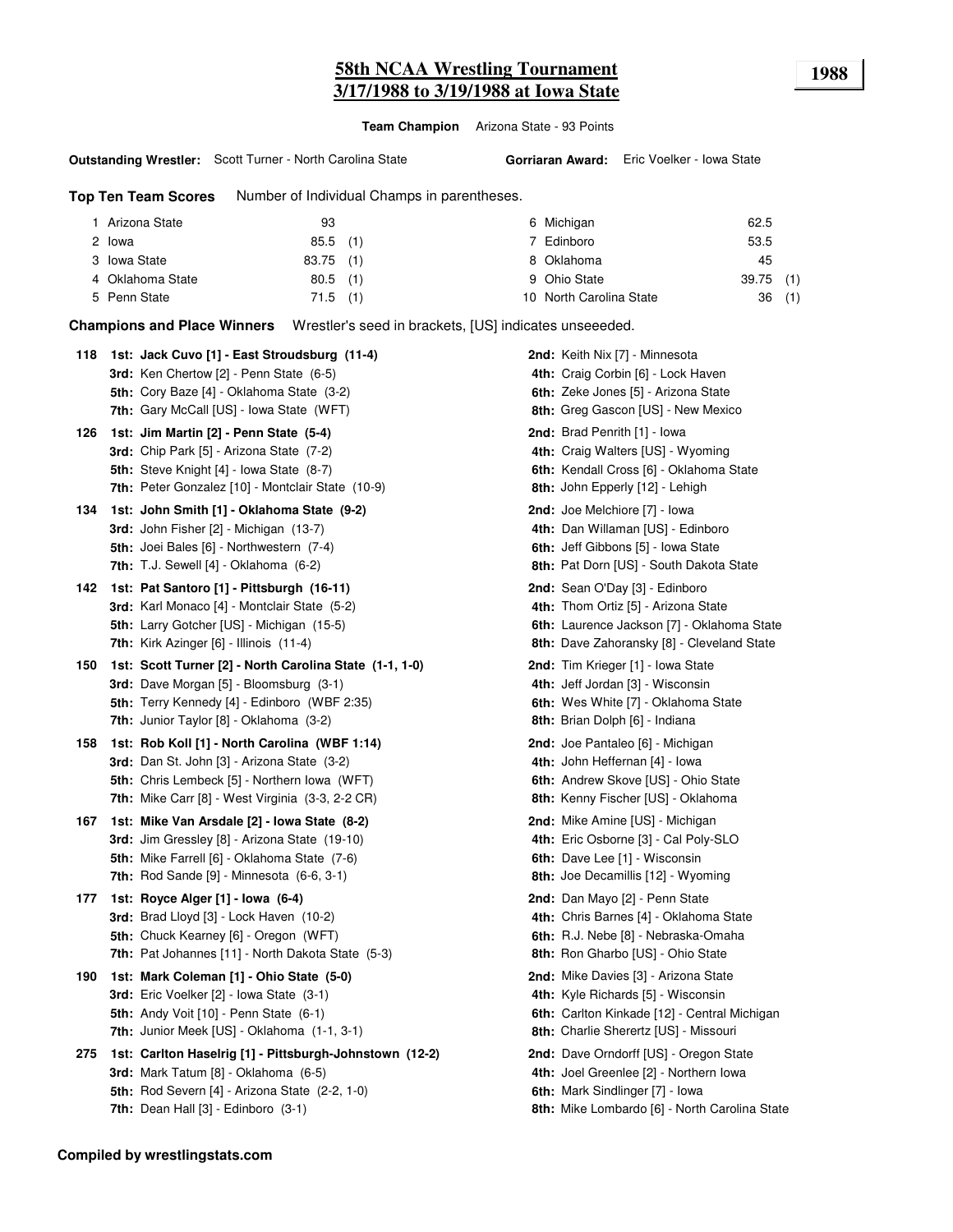| Craig Sterr, Eastern Illinois            |                         |                      |                  |                  |
|------------------------------------------|-------------------------|----------------------|------------------|------------------|
| Cory Baze, Oklahoma State [4]            | Cory Baze 18-8          |                      |                  |                  |
| Jack DeBoe, Kent State                   | Tony Bellai 14-6        | Cory Baze 5-2        |                  | 118 Weight Class |
| Tony Bellai, Oklahoma                    |                         |                      |                  |                  |
| Wayne Gibson, Old Dominion               |                         |                      | Cory Baze 12-7   |                  |
| Zeke Jones, Arizona State [5]            | Zeke Jones 8-2          |                      |                  |                  |
| Mark Annis, North Carolina State         |                         | Zeke Jones Fall 5:45 |                  |                  |
| Andy Radenbaugh, Notre Dame              | Mark Annis 7-2          |                      |                  |                  |
| Dan McIntyre, Maryland                   |                         |                      |                  | Jack Cuvo 14-8   |
| Jack Cuvo, East Stroudsburg [1]          | Jack Cuvo TF 24-9, 5:31 |                      |                  |                  |
| Adam Derengowski, Rider                  |                         | Jack Cuvo 20-8       |                  |                  |
| Mark Piterski, Southern Connecticut      | Adam Derengowski 9-2    |                      |                  |                  |
| Donnie Heckel, Clemson                   |                         |                      | Jack Cuvo 18-7   |                  |
| Roger Singleton, Grand Valley State [8]  | Roger Singleton 7-5     |                      |                  |                  |
| Jack Griffin, Northwestern [9]           |                         | Roger Singleton 12-3 |                  |                  |
| Darren Stevens, Fresno State             | Darren Stevens 11-10    |                      |                  |                  |
| Rich Moeggenberg, Central Michigan       |                         |                      |                  | Jack Cuvo 11-4   |
| Tom Herring, Tennessee-Chattanooga       | Rich Moeggenberg 12-6   |                      |                  |                  |
| Ken Chertow, Penn State [2]              |                         | Ken Chertow 5-5, 4-0 |                  |                  |
| Dave Range, Ohio State                   | Ken Chertow 18-4        |                      |                  |                  |
| Keith Nix, Minnesota [7]                 |                         |                      | Keith Nix 10-8   |                  |
| John Galkowski, Cal Poly-SLO             | Keith Nix Fall 2:03     |                      |                  |                  |
| Dave Calliguri, North Dakota State [10]  |                         | Keith Nix 12-4       |                  |                  |
| John Supsic, Bloomsburg                  | John Supsic 14-3        |                      |                  |                  |
| Terry Cook, Nebraska                     |                         |                      |                  | Keith Nix 11-7   |
| Craig Corbin, Lock Haven [6]             | Craig Corbin 8-2        |                      |                  |                  |
| Steve Martin, Iowa                       |                         | Craig Corbin 8-2     |                  |                  |
| Tim Jacoutot, College of New Jersey [11] | Steve Martin 4-2        |                      |                  |                  |
| Dave Rowan, Edinboro [3]                 |                         |                      | Craig Corbin 6-4 |                  |
| Jim Fussell, Syracuse                    | Dave Rowan 14-4         |                      |                  |                  |
| Doug Harper, Eastern Michigan            |                         | Gary McCall 11-10    |                  |                  |
| Gary McCall, Iowa State                  | Gary McCall 5-1         |                      |                  |                  |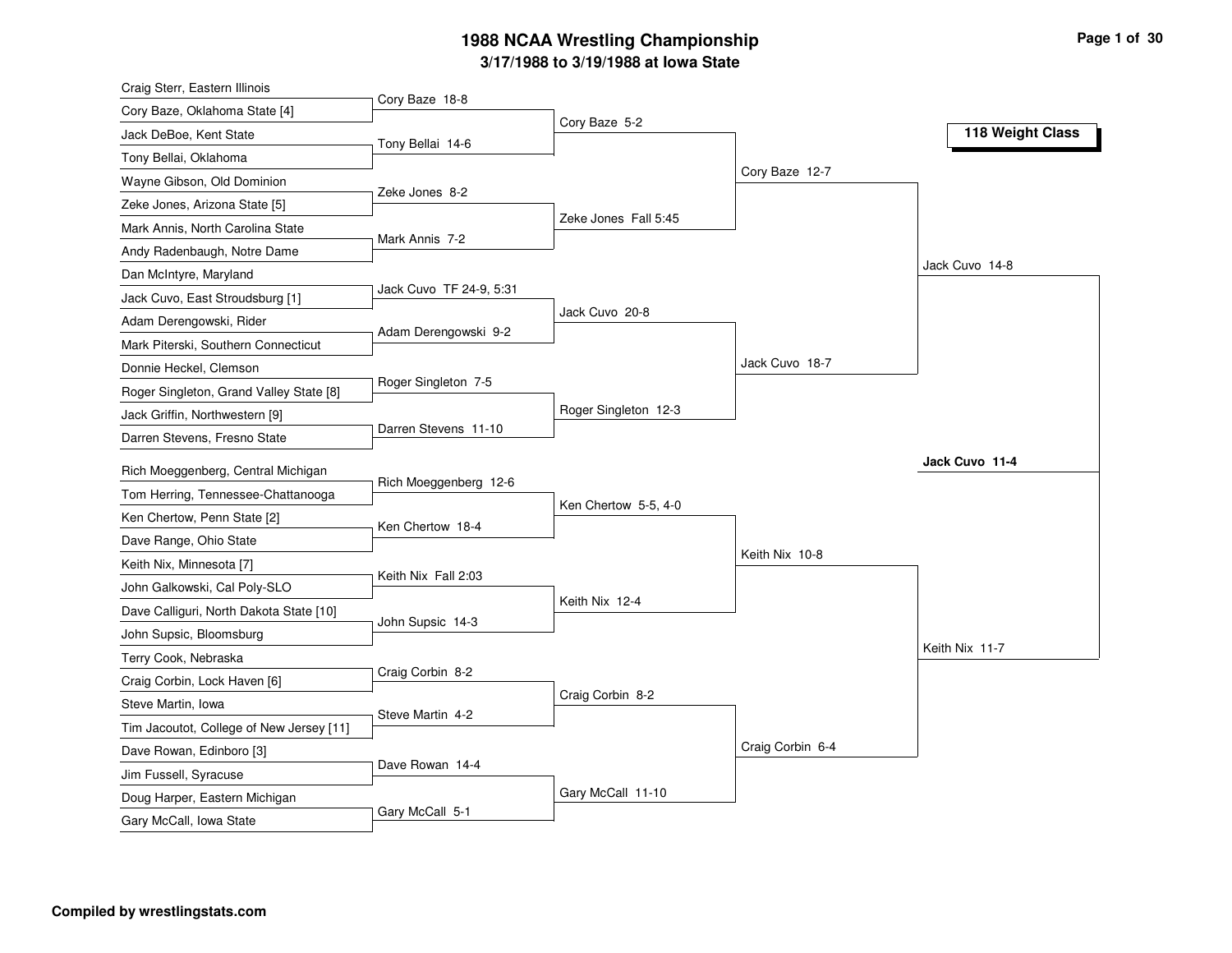McCall, Iowa StateChertow, Penn StateSingleton, Grand Valley StateJones, Arizona StateBellai 5-4Stevens Fall 1:50Gascon 11-4Rowan Fall 8:11 OTMcCall 3-1Chertow 9-3Gascon 4-2Jones 4-1Chertow 5-0Jones DFTBaze, Oklahoma StateCorbin, Lock HavenChertow 5-2Corbin 7-4Bellai 10-2Gibson 6-1McIntyre 4-3Stevens 13-6Gascon 9-4Supsic 3-1Cook 10-5Rowan 6-3Bellai, OklahomaAnnis, North Carolina StateDerengowski, RiderStevens, Fresno StateSterr, Eastern IllinoisGibson, Old DominionMcIntyre, MarylandHeckel, ClemsonMoeggenberg, Central MichiganGascon, New MexicoGalkowski, Cal Poly-SLOSupsic, BloomsburgMartin, IowaCook, NebraskaHarper, Eastern MichiganRowan, Edinboro**118 Consolation BracketKen Chertow, Penn State 6-5Third Place:Cory Baze, Oklahoma State 3-2Fifth Place:Seventh Place: Gary McCall, Iowa State Med FFTEighth Place: Greg Gascon, New MexicoFourth Place: Craig Corbin, Lock HavenSixth Place: Zeke Jones, Arizona State**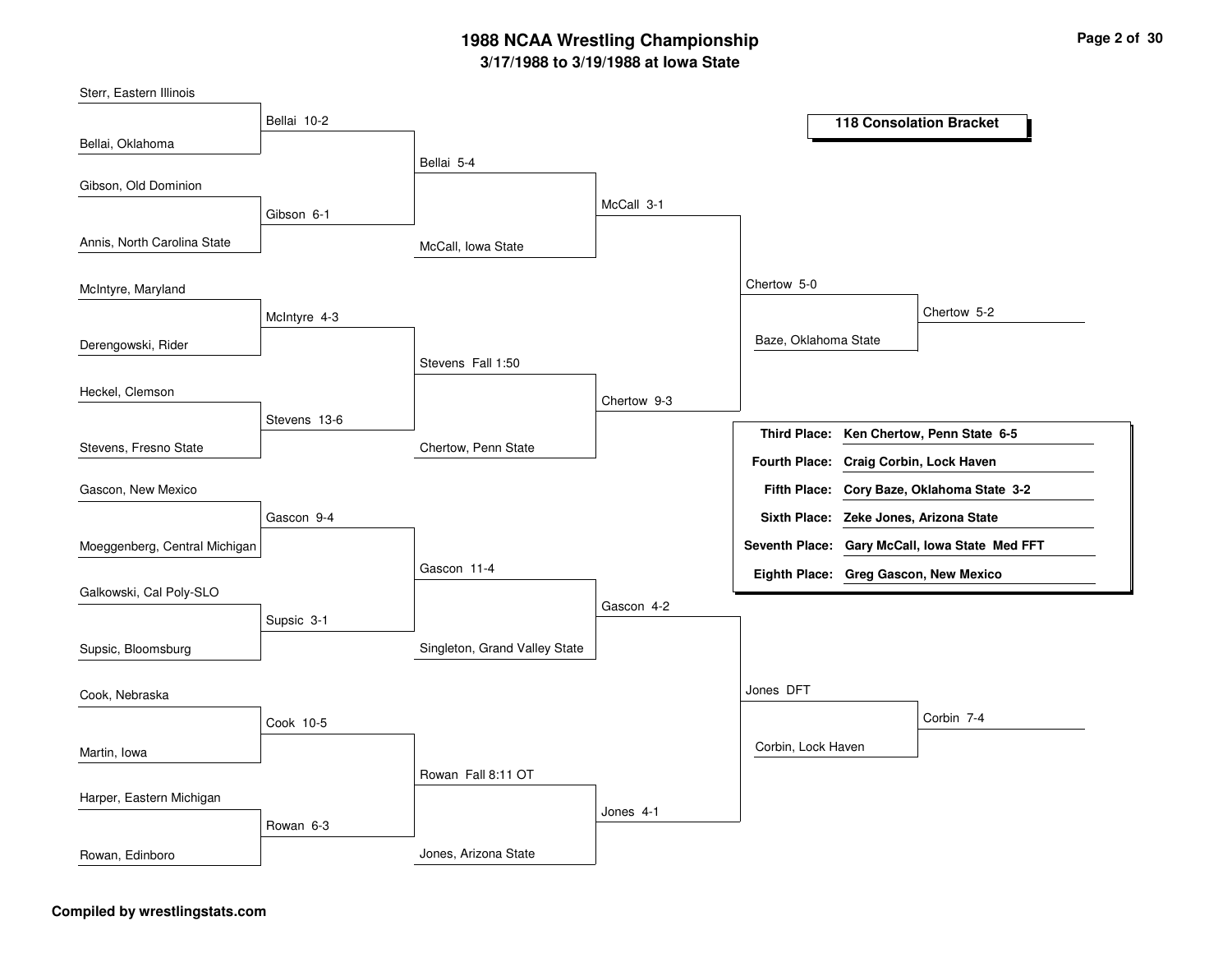### **Championship Pigtail Bouts for 118**

| Terry Cook - Nebraska             |              |
|-----------------------------------|--------------|
| Will Waters - Michigan            | Cook 10-1    |
| Ken Chertow - Penn State          |              |
| Greg Gascon - New Mexico          | Chertow 12-6 |
| Mark Annis - North Carolina State |              |
| Dennis Mejias - Wilkes            | Annis 6-5    |
| Dan McIntyre - Maryland           |              |
| Neal Richards - Morgan State      | McIntyre 4-0 |
| Donnie Heckel - Clemson           |              |
| Mike Caracci - New Hampshire      | Heckel 5-2   |

### **Consolation Pigtail Bouts for 118**

Greg Gascon - New Mexico

|                         | Gascon 9-3 |
|-------------------------|------------|
| Dave Range - Ohio State |            |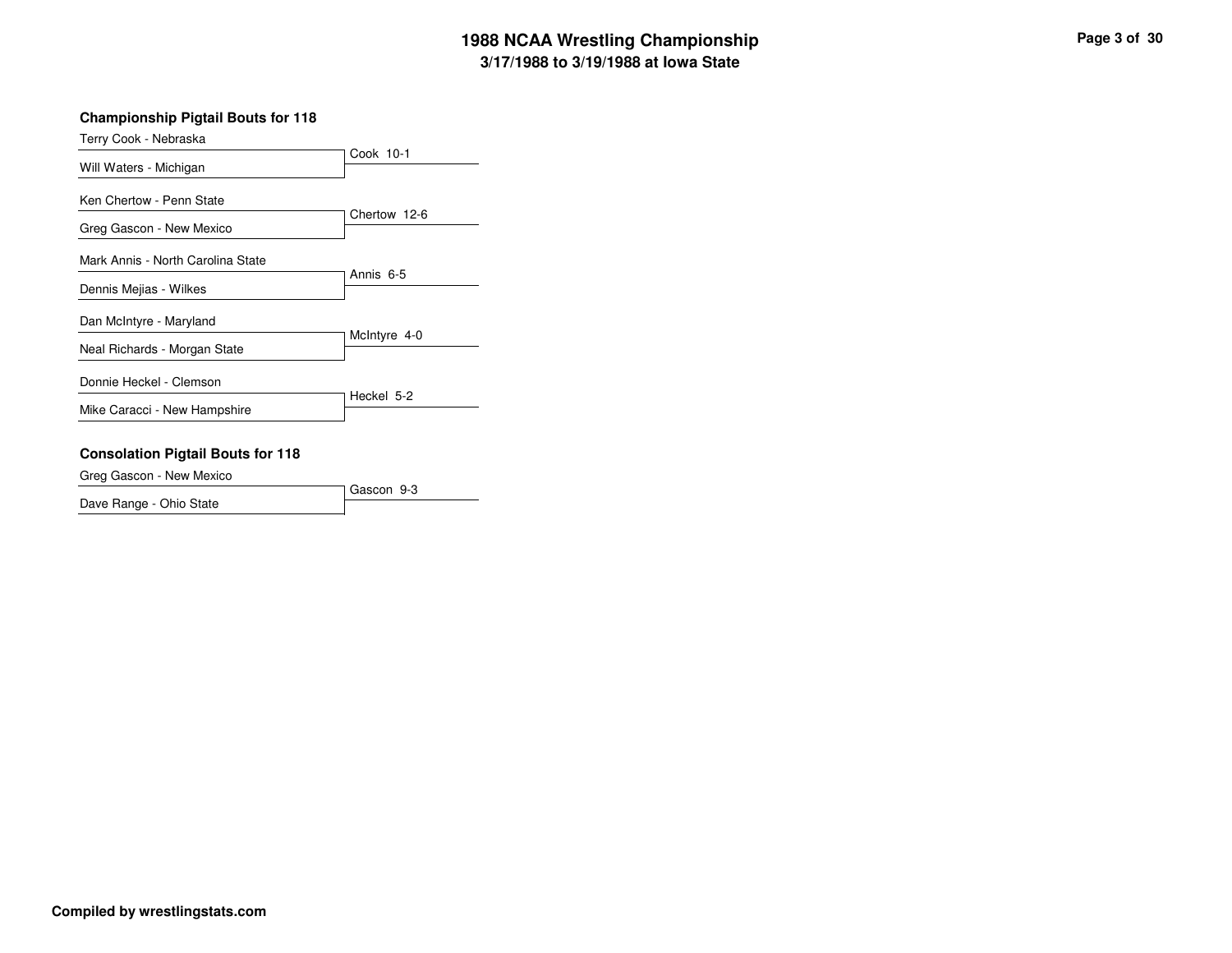| John Epperly, Lehigh [12]                                              |                        |                            |                         |                            |
|------------------------------------------------------------------------|------------------------|----------------------------|-------------------------|----------------------------|
| Brad Pennager, Wisconsin                                               | John Epperly 18-6      |                            |                         |                            |
| Chip Park, Arizona State [5]                                           | Chip Park 10-8         | John Epperly 19-11         |                         | 126 Weight Class           |
| John Lucerne, Rider                                                    |                        |                            |                         |                            |
| Troy Lawrence, Maryland                                                |                        |                            | Steve Knight 22-8       |                            |
| Kirk Nolan, Princeton                                                  | Troy Lawrence 8-5      |                            |                         |                            |
| Steve Knight, Iowa State [4]                                           |                        | Steve Knight 17-5          |                         |                            |
| Paul Kuznik, Army                                                      | Steve Knight 12-4      |                            |                         |                            |
| Jeff Husick, Lock Haven [8]                                            |                        |                            |                         | Brad Penrith TF 18-2, 6:28 |
| Dan Moody, Slippery Rock                                               | Dan Moody 5-4          |                            |                         |                            |
| Dan Lovelace, Missouri                                                 | Dan Lovelace 10-2      | Dan Lovelace 11-4          |                         |                            |
| Mike O'Brien, Illinois [9]                                             |                        |                            |                         |                            |
| Brad Penrith, Iowa [1]                                                 |                        |                            | <b>Brad Penrith DFT</b> |                            |
| Steve Brown, Eastern Michigan                                          | Brad Penrith 12-4      |                            |                         |                            |
| Wallace Dawkins, Nebraska                                              |                        | Brad Penrith TF 22-7, 4:55 |                         |                            |
| Haig Brown, Portland State                                             | Haig Brown Fall 6:54   |                            |                         |                            |
|                                                                        |                        |                            |                         |                            |
|                                                                        |                        |                            |                         | Jim Martin 5-4             |
| Craig Walters, Wyoming                                                 | Peter Gonzalez 14-2    |                            |                         |                            |
| Peter Gonzalez, Montclair State [10]                                   |                        | Peter Gonzalez 11-1        |                         |                            |
| Mike Schwab, Northern Iowa [7]                                         | Mike Schwab 6-6, 3-1   |                            |                         |                            |
| Rick Goeb, North Dakota State                                          |                        |                            | Jim Martin 3-2          |                            |
| Jim Martin, Penn State [2]                                             | Jim Martin 13-6        |                            |                         |                            |
| Gary Roberts, New Mexico                                               |                        | Jim Martin TF 17-2, 4:47   |                         |                            |
| Scott Corcoran, Tennessee-Chattanooga                                  | Scott Corcoran 11-2    |                            |                         |                            |
| Mike Dallas, Cal State-Bakersfield                                     |                        |                            |                         | Jim Martin 8-7             |
| Dave Kennedy, Bloomsburg [11]                                          | Dave Kennedy Fall 6:39 |                            |                         |                            |
| Leroy Jackson, Morgan State                                            |                        | Kendall Cross 4-4, 5-4     |                         |                            |
| Kendall Cross, Oklahoma State [6]                                      | Kendall Cross 7-1      |                            |                         |                            |
| Joe Williams, Southwest Missouri                                       |                        |                            | Kendall Cross Fall 6:05 |                            |
| James Hawthorn, Oregon                                                 | Michael Stokes 14-4    |                            |                         |                            |
| Michael Stokes, North Carolina State [3]<br>Mark Marinelli, Ohio State |                        | Michael Stokes 4-1         |                         |                            |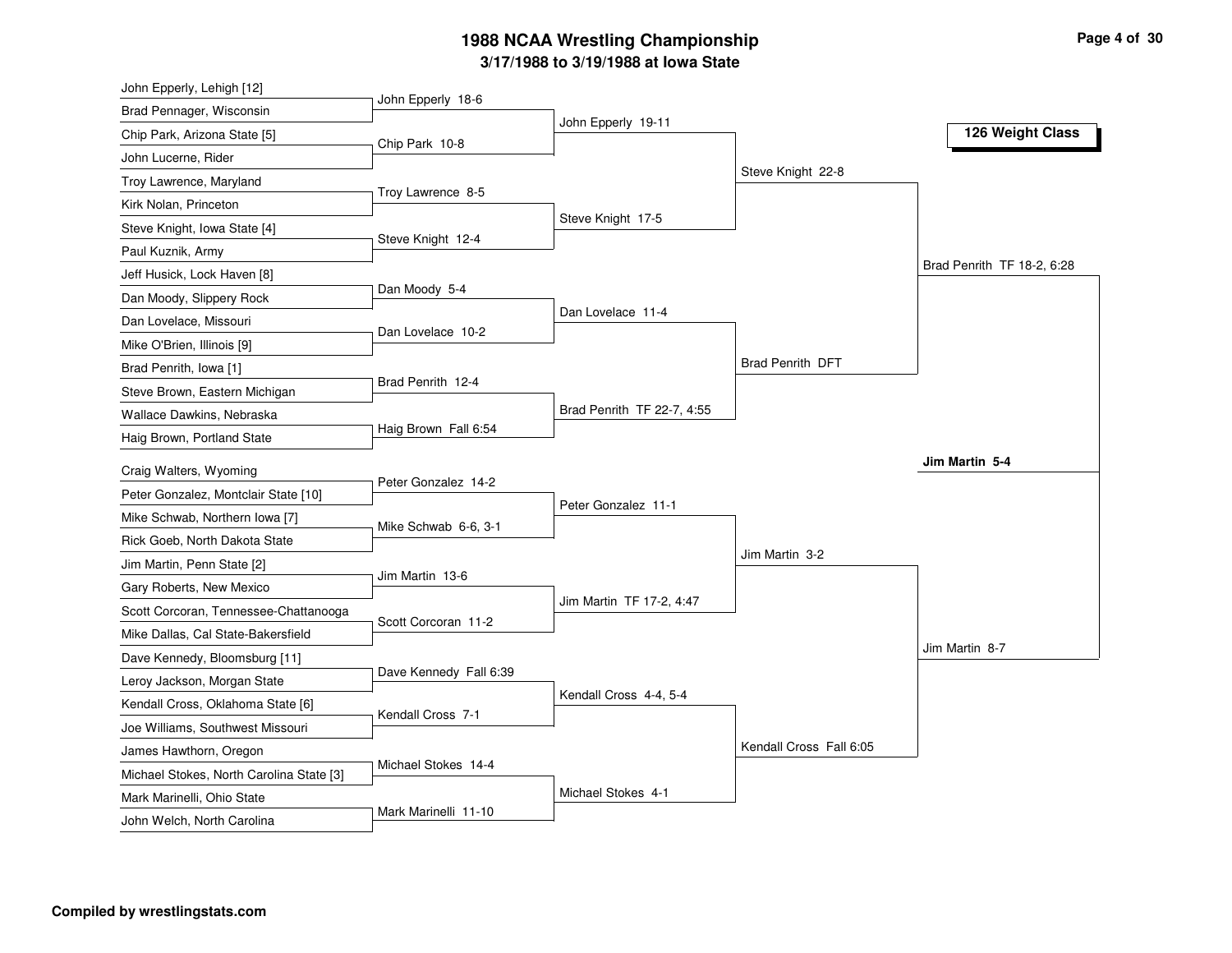Stokes, North Carolina StateGonzalez, Montclair StateLovelace, MissouriEpperly, LehighPark 18-12O'Brien Fall 3:17Walters 7-4Kennedy 7-4Park 7-2Gonzalez 5-2Walters Med FFTEpperly 7-5Park 4-4, 3-0Walters 11-6Knight, Iowa StateCross, Oklahoma StatePark 18-6Walters 11-9Park 16-6Kuznik 5-2O'Brien 15-1Stukes 18-5Walters 15-8Roberts Fall 5:58Kennedy 5-2Hawthorn 10-5Park, Arizona StateLawrence, MarylandMoody, Slippery RockBrown, Portland StatePennager, WisconsinKuznik, ArmyO'Brien, IllinoisStukes, North Carolina-PembroSchwab, Northern IowaWalters, WyomingRoberts, New MexicoCorcoran, Tennessee-ChattanoKennedy, BloomsburgWilliams, Southwest MissouriHawthorn, OregonMarinelli, Ohio State**126 Consolation BracketChip Park, Arizona State 7-2Third Place:Steve Knight, Iowa State 8-7Fifth Place:Seventh Place: Peter Gonzalez, Montclair State 10-9Eighth Place: John Epperly, LehighFourth Place: Craig Walters, WyomingSixth Place: Kendall Cross, Oklahoma State**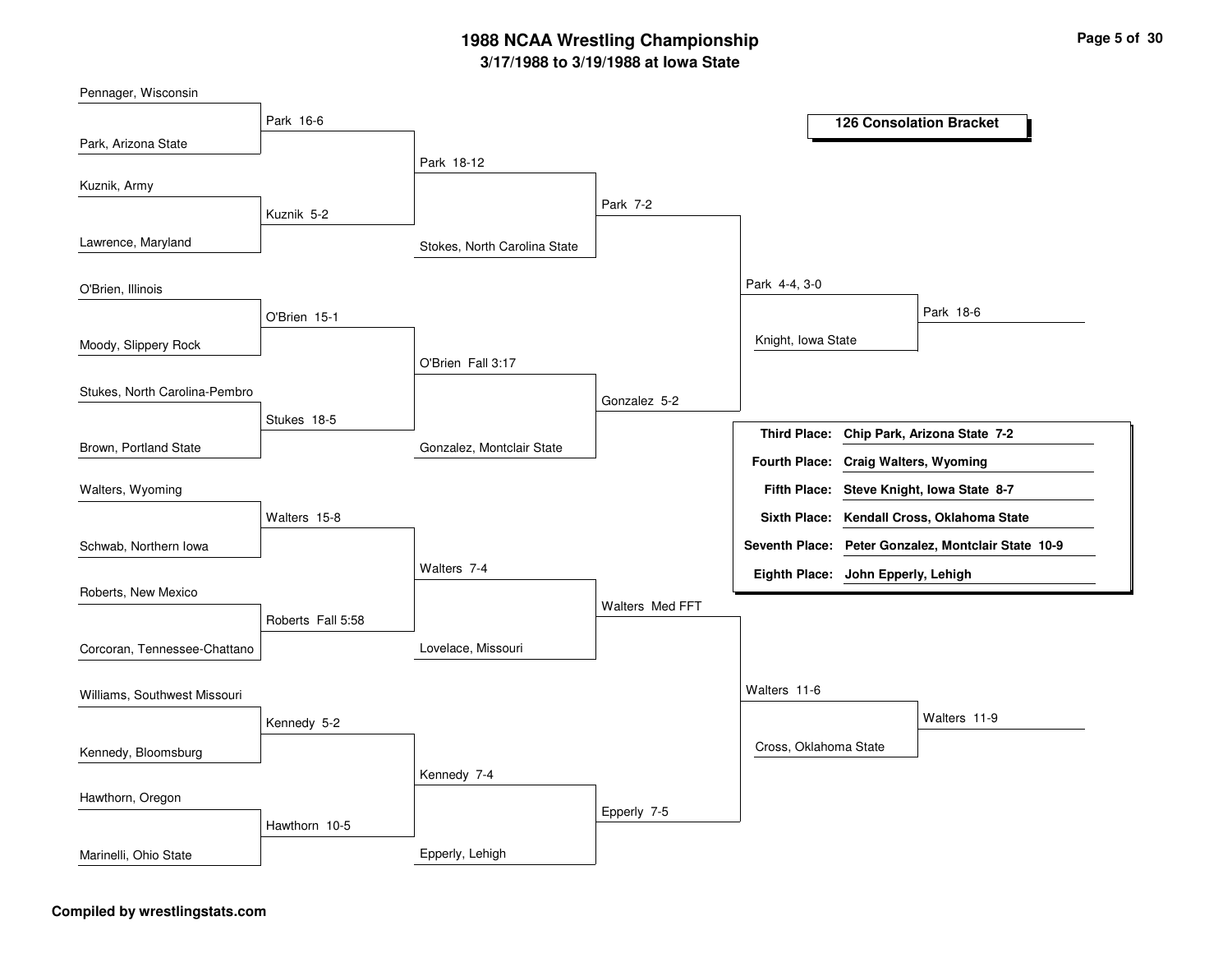### **Championship Pigtail Bouts for 126**

Brad Penrith - Iowa

Penrith 4-0Joe Stukes - North Carolina-Pembroke

Stukes 17-7

#### **Consolation Pigtail Bouts for 126**

Joe Stukes - North Carolina-Pembroke

Steve Brown - Eastern Michigan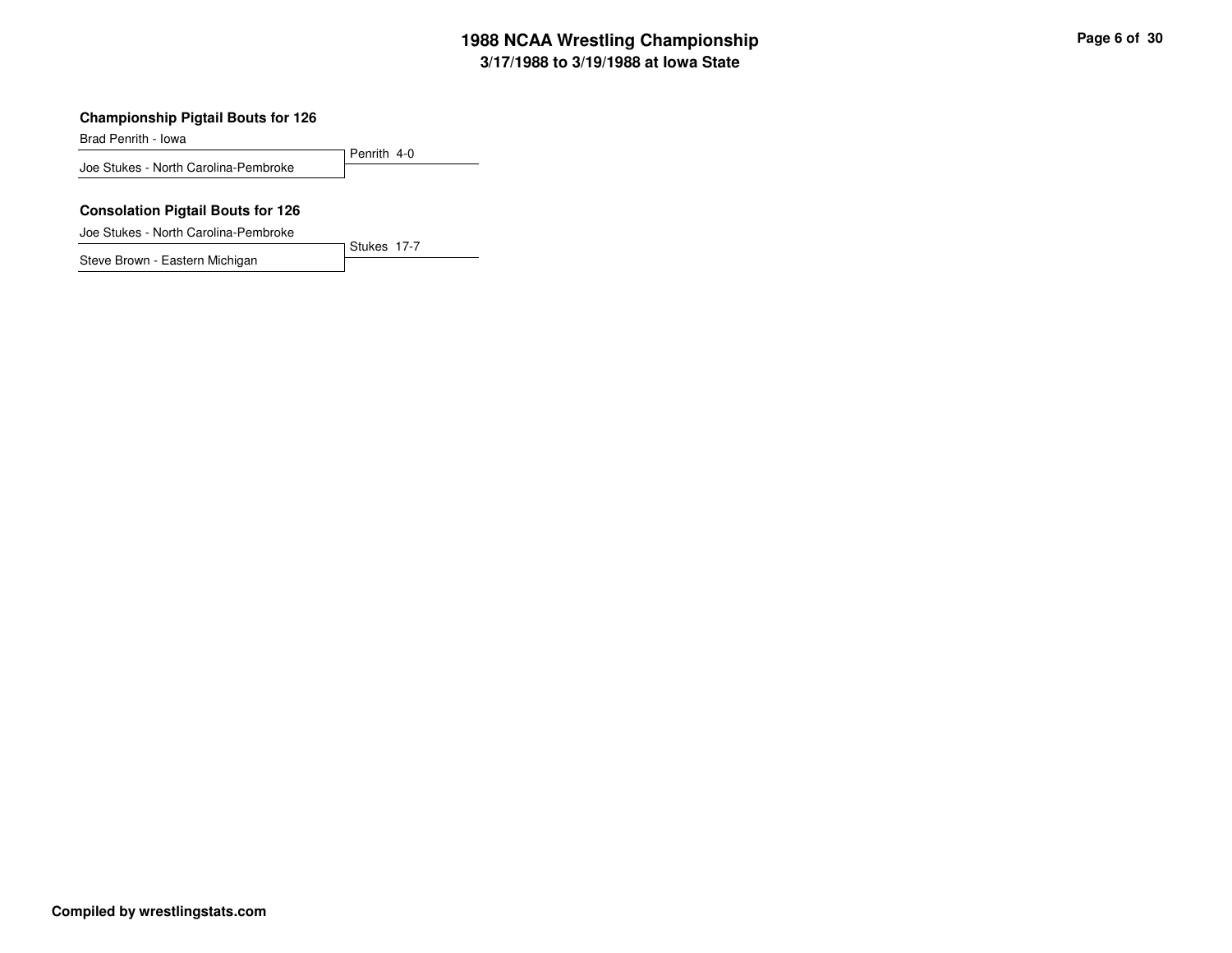| Dave Zuniga, Utah State [12]                                       |                          |                        |                       |                      |
|--------------------------------------------------------------------|--------------------------|------------------------|-----------------------|----------------------|
| Bob Berceau, Northern Michigan                                     | Dave Zuniga Fall 2:38    |                        |                       |                      |
| John Beatty, Augsburg                                              | Jeff Gibbons 14-6        | Jeff Gibbons 4-3       |                       | 134 Weight Class     |
| Jeff Gibbons, Iowa State [5]                                       |                          |                        |                       |                      |
| Jon Anderson, Drake                                                |                          |                        | Jeff Gibbons 4-4, 5-0 |                      |
| Robbie Winter, Brigham Young                                       | Robbie Winter 3-2        |                        |                       |                      |
| Dan Willaman, Edinboro                                             |                          | Dan Willaman 5-2       |                       |                      |
| T.J. Sewell, Oklahoma [4]                                          | Dan Willaman 16-9        |                        |                       |                      |
| Jim Frick, Lehigh                                                  |                          |                        |                       | John Smith Fall 6:07 |
| Jade Montrie, Toledo                                               | Jim Frick 11-0           |                        |                       |                      |
| John Smith, Oklahoma State [1]                                     |                          | John Smith 21-8        |                       |                      |
| Travis Krawl, Boise State                                          | John Smith Fall 6:26     |                        |                       |                      |
| Tony Reed, Bloomsburg                                              |                          |                        | John Smith Fall 6:29  |                      |
| Pat Fitzgerald, Purdue                                             | Tony Reed 9-4            |                        |                       |                      |
| Mitch Tatonetti, Kent State                                        |                          | Enzo Catullo 7-6       |                       |                      |
| Enzo Catullo, North Carolina [8]                                   | Enzo Catullo 13-5        |                        |                       |                      |
| Joe Melchiore, Iowa [7]                                            |                          |                        |                       | John Smith 9-2       |
| Pat Dorn, South Dakota State                                       | Joe Melchiore Fall 5:43  |                        |                       |                      |
|                                                                    |                          | Joe Melchiore 13-5     |                       |                      |
| Charles Myles, Morgan State<br>Thierry Chaney, William & Mary [10] | Thierry Chaney Fall 3:34 |                        |                       |                      |
| Jeff Dernlan, Penn State                                           |                          |                        | Joe Melchiore 14-4    |                      |
|                                                                    | Jeff Dernlan 11-5        |                        |                       |                      |
| Marc Allison, Tennessee-Chattanooga                                |                          | John Fisher 18-7       |                       |                      |
| John Fisher, Michigan [2]                                          | John Fisher 18-4         |                        |                       |                      |
| Alan Utter, Pittsburgh                                             |                          |                        |                       | Joe Melchiore 10-2   |
| Chuck Toler, George Mason                                          | Glenn Jarrett 9-2        |                        |                       |                      |
| Glenn Jarrett, Oregon [11]                                         |                          | Joei Bales 6-6, 1-1 Cr |                       |                      |
| Chris Mary, West Virginia                                          | Joei Bales 4-4, 1-1 Cr   |                        |                       |                      |
| Joei Bales, Northwestern [6]                                       |                          |                        | Joei Bales 2-0        |                      |
| John Viola, Virginia                                               | John Viola 4-1           |                        |                       |                      |
| Ken Carmichael, Central Connecticut                                |                          | Jerry Durso 9-3        |                       |                      |
| Jerry Durso, Notre Dame [3]                                        | Jerry Durso DFT          |                        |                       |                      |
| Anibal Nieves, East Stroudsburg                                    |                          |                        |                       |                      |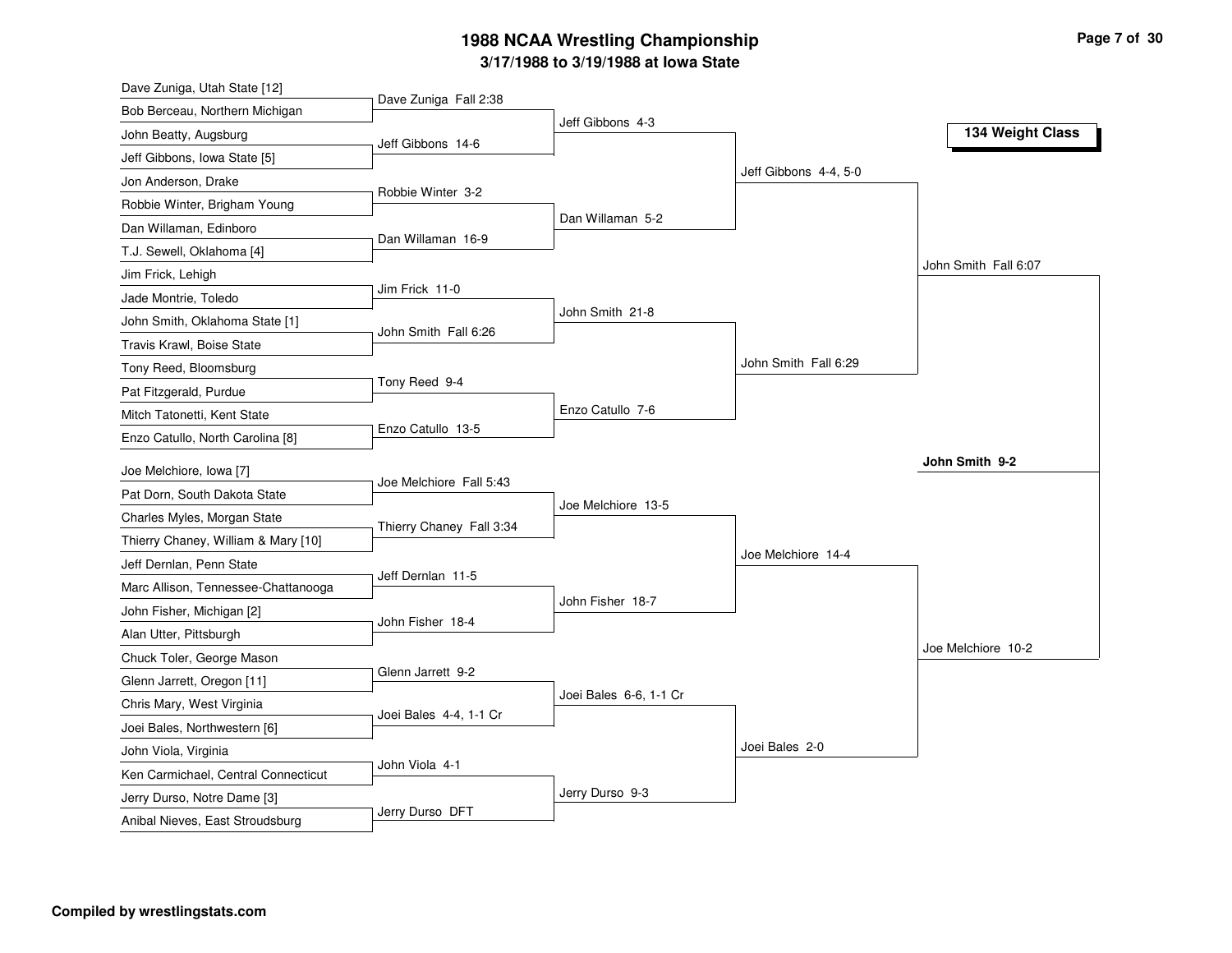| Beatty, Augsburg         |                   |                         |              |                                                             |                                            |
|--------------------------|-------------------|-------------------------|--------------|-------------------------------------------------------------|--------------------------------------------|
|                          | Zuniga 9-3        |                         |              |                                                             | <b>134 Consolation Bracket</b>             |
| Zuniga, Utah State       |                   |                         |              |                                                             |                                            |
|                          |                   | Sewell 8-3              |              |                                                             |                                            |
| Sewell, Oklahoma         |                   |                         | Sewell 9-4   |                                                             |                                            |
|                          | Sewell 6-2        |                         |              |                                                             |                                            |
| Winter, Brigham Young    |                   | Durso, Notre Dame       |              |                                                             |                                            |
| Krawl, Boise State       |                   |                         |              | Fisher 10-3                                                 |                                            |
|                          | Frick Fall 2:33   |                         |              |                                                             | Fisher 10-2                                |
| Frick, Lehigh            |                   |                         |              | Gibbons, Iowa State                                         |                                            |
|                          |                   | Frick Fall 1:23         |              |                                                             |                                            |
| Tatonetti, Kent State    |                   |                         | Fisher 11-0  |                                                             |                                            |
|                          | Reed 6-2          |                         |              |                                                             |                                            |
| Reed, Bloomsburg         |                   | Fisher, Michigan        |              | <b>Third Place:</b><br>Fourth Place: Dan Willaman, Edinboro | John Fisher, Michigan 13-7                 |
| Dorn, South Dakota State |                   |                         |              | <b>Fifth Place:</b>                                         | Joei Bales, Northwestern 7-4               |
|                          | Dorn 7-6          |                         |              | <b>Sixth Place:</b>                                         | Jeff Gibbons, Iowa State                   |
| Chaney, William & Mary   |                   |                         |              | Seventh Place: T.J. Sewell, Oklahoma 6-2                    |                                            |
|                          |                   | Dorn 4-1                |              |                                                             | Eighth Place: Pat Dorn, South Dakota State |
| Utter, Pittsburgh        |                   |                         |              |                                                             |                                            |
|                          | Dernlan 9-3       |                         | Dorn 5-4     |                                                             |                                            |
| Dernlan, Penn State      |                   | Catullo, North Carolina |              |                                                             |                                            |
| Mary, West Virginia      |                   |                         |              | Willaman 5-3                                                |                                            |
|                          |                   |                         |              |                                                             | Willaman 4-3                               |
|                          | Jarrett Fall 3:31 |                         |              |                                                             |                                            |
| Jarrett, Oregon          |                   |                         |              | Bales, Northwestern                                         |                                            |
|                          |                   | Jarrett 6-3             |              |                                                             |                                            |
| Nieves, East Stroudsburg |                   |                         | Willaman 7-4 |                                                             |                                            |
|                          | Viola Med FFT     |                         |              |                                                             |                                            |
| Viola, Virginia          |                   | Willaman, Edinboro      |              |                                                             |                                            |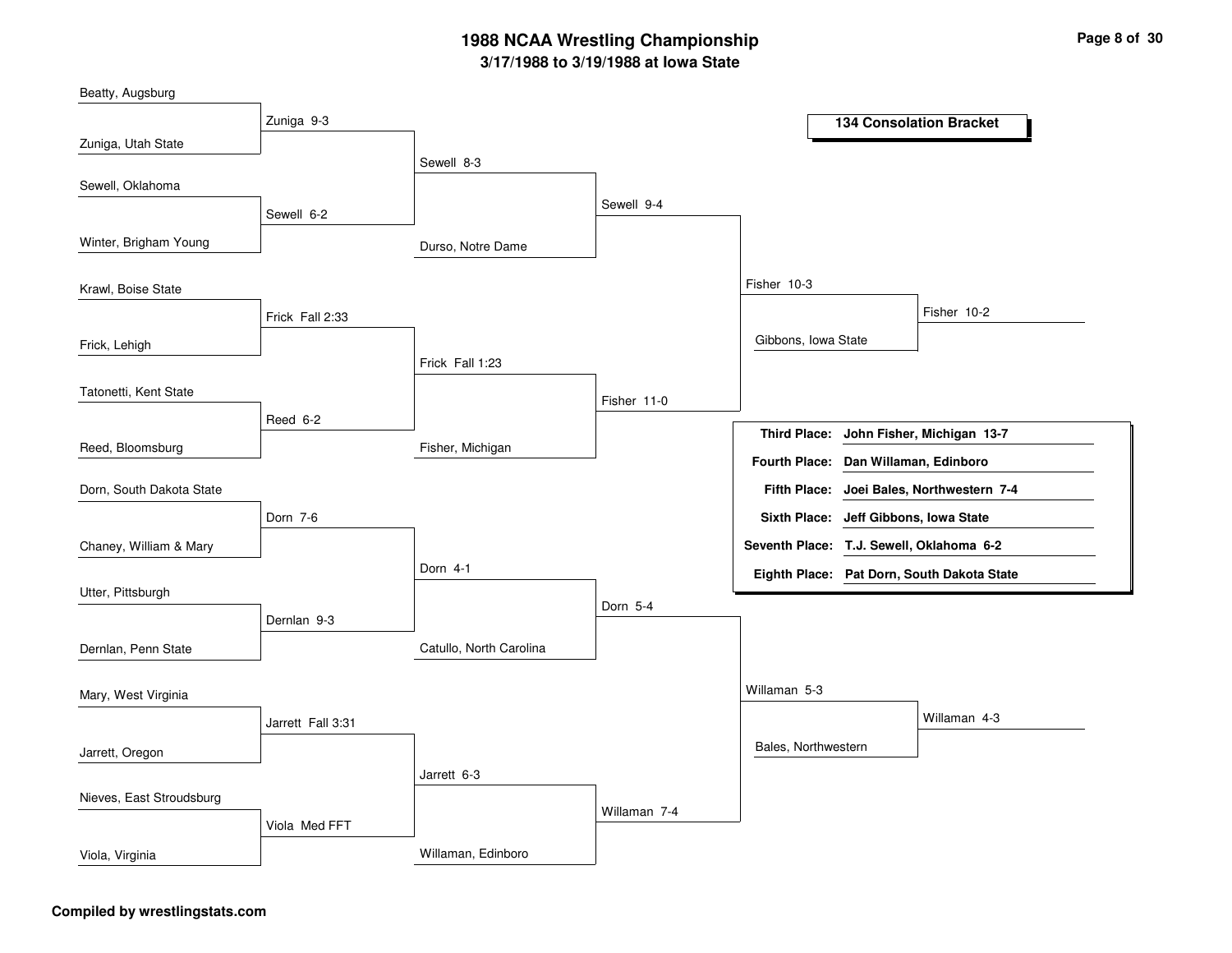### **Championship Pigtail Bouts for 134**

Dan Willaman - Edinboro

| Tim Rothka - Drexel                   | Willaman TF 22-6, 7:00 |
|---------------------------------------|------------------------|
| Charles Myles - Morgan State          |                        |
| Dave Droegemueller - Nebraska         | Myles 8-6              |
| Jim Frick - Lehigh                    |                        |
| Guy Seko - Cleveland State            | Frick 3-2              |
| Chuck Toler - George Mason            | Toler <sub>7-5</sub>   |
| Ed Curran - Bucknell                  |                        |
| John Fisher - Michigan                |                        |
| Jack Bell - Slippery Rock             | Fisher Fall 2:43       |
| Tony Reed - Bloomsburg                |                        |
| Alan Paradise - Cal State-Bakersfield | Reed 11-7              |

### **Consolation Pigtail Bouts for 134**

Alan Utter - Pittsburgh

|                           | Utter Fall 5:38 |
|---------------------------|-----------------|
| Jack Bell - Slippery Rock |                 |
|                           |                 |

T.J. Sewell - Oklahoma

Tim Rothka - Drexel

Sewell 11-6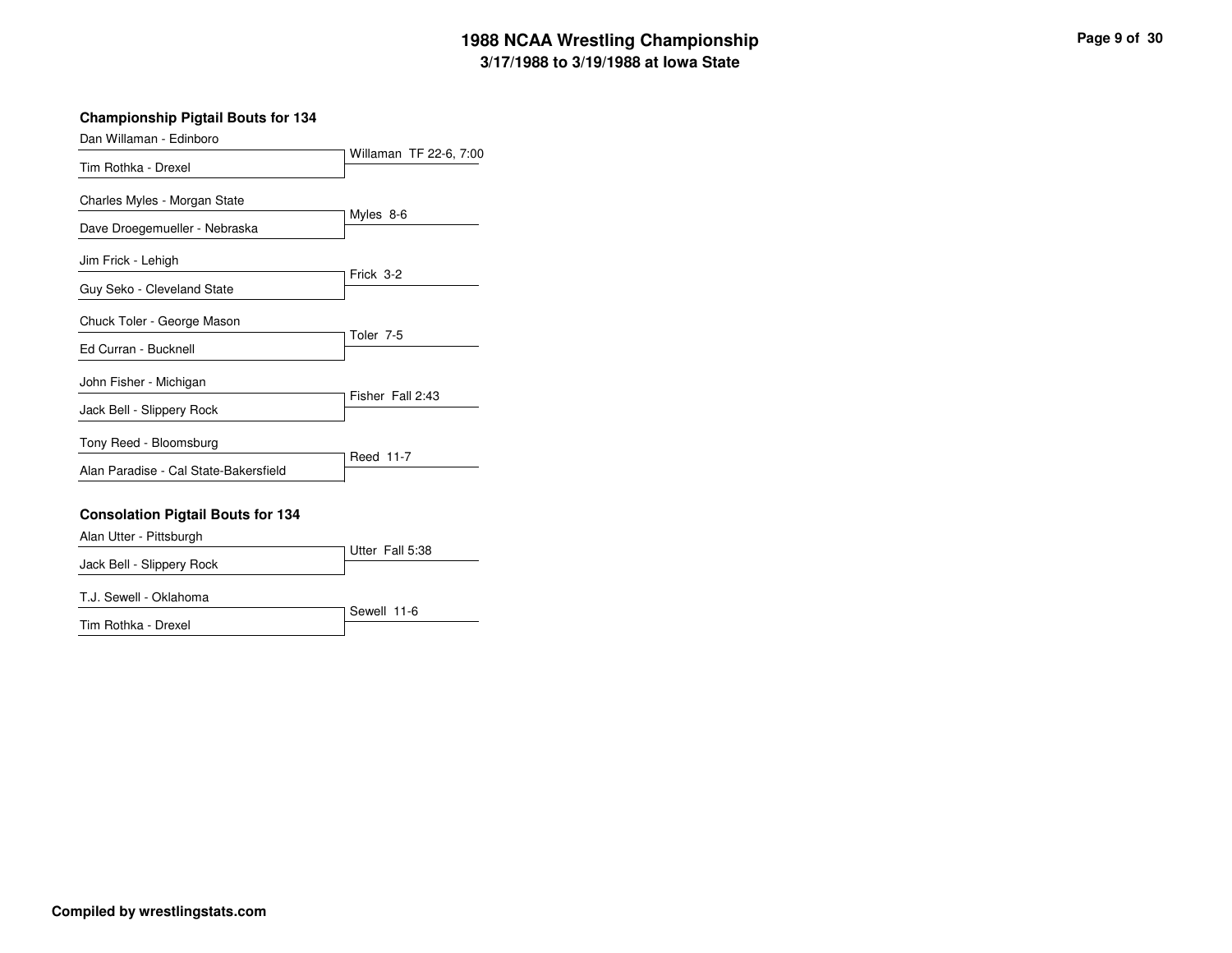| Thom Ortiz, Arizona State [5]                           |                            |                       |                      |                   |
|---------------------------------------------------------|----------------------------|-----------------------|----------------------|-------------------|
| Ryan Johnson, Central Connecticut                       | Thom Ortiz TF 23-7, 6:51   |                       |                      |                   |
| Mark Billups, Old Dominion                              | Scott Collins Fall 4:57    | Thom Ortiz 12-6       |                      | 142 Weight Class  |
| Scott Collins, West Virginia [12]                       |                            |                       |                      |                   |
| Joe Lilovich, Purdue                                    |                            |                       | Karl Monaco 4-1      |                   |
| Jay Smaaladen, Virginia Military                        | Joe Lilovich 5-3           |                       |                      |                   |
| Burke Stone, Weber State                                |                            | Karl Monaco 4-2       |                      |                   |
| Karl Monaco, Montclair State [4]                        | Karl Monaco 14-3           |                       |                      |                   |
| Lenny Bernstein, North Carolina [9]                     |                            |                       |                      | Pat Santoro 3-2   |
| Ron Thatcher, Cal State-Bakersfield                     | Ron Thatcher 6-2           |                       |                      |                   |
| Dave Zahoransky, Cleveland State [8]                    |                            | Dave Zahoransky 8-5   |                      |                   |
| Jim Sconce, Oklahoma                                    | Dave Zahoransky 15-2       |                       |                      |                   |
| Joe Ghezzi, Iowa State                                  |                            |                       | Pat Santoro 13-7     |                   |
| Ken Ramsey, Ohio State                                  | Ken Ramsey 10-8            |                       |                      |                   |
| Randy Schimmel, Boise State                             |                            | Pat Santoro Fall 2:10 |                      |                   |
| Pat Santoro, Pittsburgh [1]                             | Pat Santoro TF 19-3, 5:55  |                       |                      |                   |
| Chad Taylor, Wyoming                                    |                            |                       |                      | Pat Santoro 16-11 |
| Laurence Jackson, Oklahoma State [7]                    | Laurence Jackson Fall 4:11 |                       |                      |                   |
| Danny Hayes, Missouri                                   |                            | Laurence Jackson 9-4  |                      |                   |
| Joe Cesari, North Carolina State [10]                   | Joe Cesari Fall 2:01       |                       |                      |                   |
| Kurt Shedenhelm, Northern Iowa [2]                      |                            |                       | Larry Gotcher 5-4    |                   |
| Albert Woody, Morgan State                              | Kurt Shedenhelm 7-2        |                       |                      |                   |
| Jon Evans, Brigham Young                                |                            | Larry Gotcher 8-5     |                      |                   |
| Larry Gotcher, Michigan                                 | Larry Gotcher 16-3         |                       |                      |                   |
| Mark McLaughlin, William & Mary [11]                    |                            |                       |                      | Sean O'Day 4-3    |
| Ron Wisniewski, Notre Dame                              | Mark McLaughlin 18-7       |                       |                      |                   |
| Mark Boston, Ohio University                            |                            | Kirk Azinger 12-6     |                      |                   |
| Kirk Azinger, Illinois [6]                              | Kirk Azinger 10-3          |                       |                      |                   |
| Sean O'Day, Edinboro [3]                                |                            |                       |                      |                   |
|                                                         |                            |                       |                      |                   |
|                                                         | Sean O'Day TF 19-4, 6:17   |                       | Sean O'Day 8-8, 10-2 |                   |
| Terry Barry, East Stroudsburg<br>Jeff Scotton, Bucknell |                            | Sean O'Day 9-4        |                      |                   |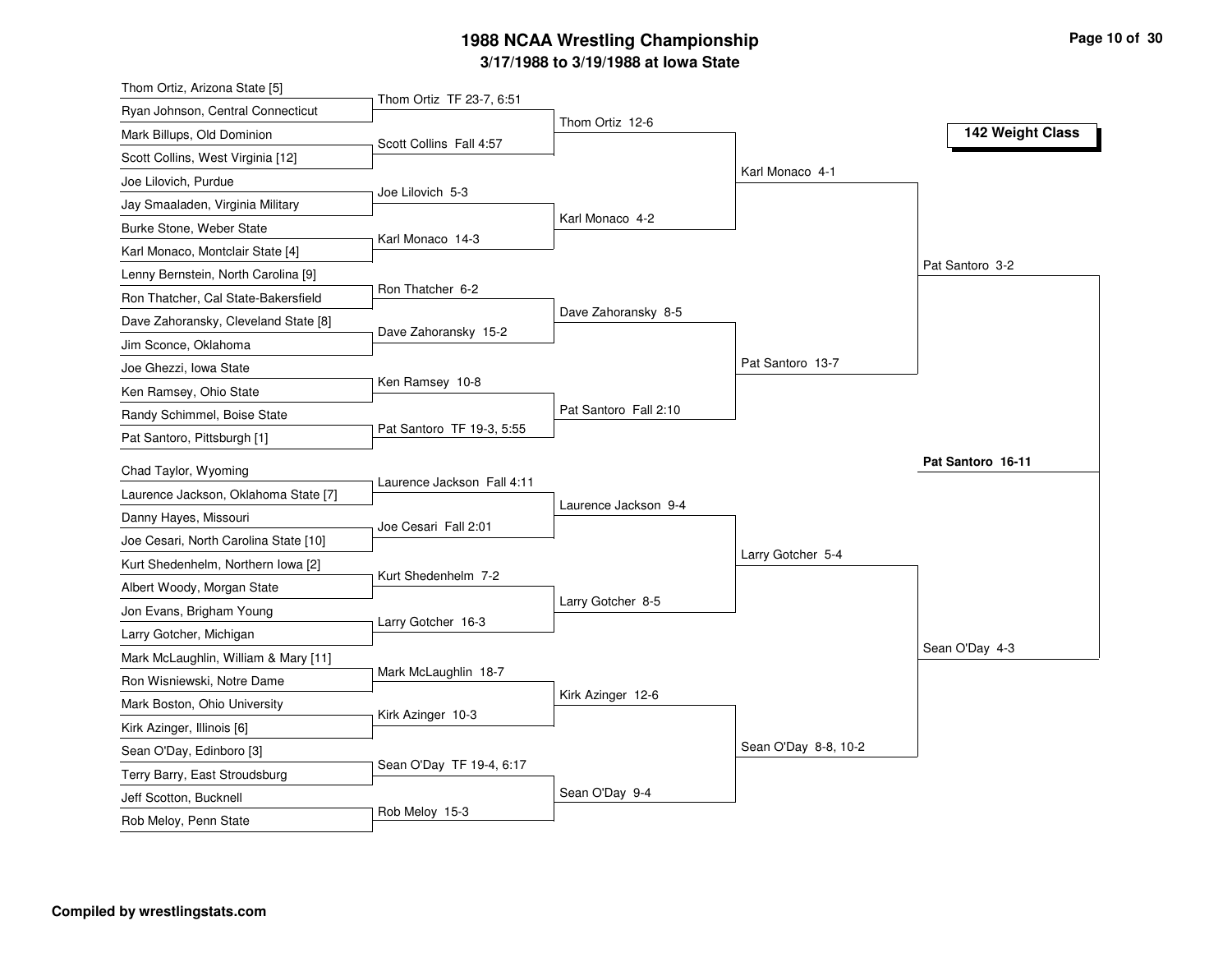| Johnson, Central Connecticut    |                  |                             |                |                                            |                                                |
|---------------------------------|------------------|-----------------------------|----------------|--------------------------------------------|------------------------------------------------|
|                                 | Collins 8-7      |                             |                |                                            | <b>142 Consolation Bracket</b>                 |
| Collins, West Virginia          |                  | Collins 4-4, 5-1            |                |                                            |                                                |
| Stone, Weber State              |                  |                             |                |                                            |                                                |
|                                 | Lilovich 9-4     |                             | Azinger 7-3    |                                            |                                                |
| Lilovich, Purdue                |                  | Azinger, Illinois           |                |                                            |                                                |
| Sconce, Oklahoma                |                  |                             |                | Jackson 17-6                               |                                                |
|                                 | Sconce Fall 0:44 |                             |                |                                            | Monaco 6-3                                     |
| Thatcher, Cal State-Bakersfield |                  |                             |                | Monaco, Montclair State                    |                                                |
|                                 |                  | Ramsey 7-5                  |                |                                            |                                                |
| Schimmel, Boise State           |                  |                             | Jackson 5-2    |                                            |                                                |
|                                 | Ramsey 10-4      |                             |                | <b>Third Place:</b>                        | Karl Monaco, Montclair State 5-2               |
| Ramsey, Ohio State              |                  | Jackson, Oklahoma State     |                | Fourth Place: Thom Ortiz, Arizona State    |                                                |
| Taylor, Wyoming                 |                  |                             |                |                                            | Fifth Place: Larry Gotcher, Michigan 15-5      |
|                                 | Cesari 8-7       |                             |                |                                            | Sixth Place: Laurence Jackson, Oklahoma State  |
| Cesari, North Carolina State    |                  |                             |                | Seventh Place: Kirk Azinger, Illinois 11-4 |                                                |
|                                 |                  | Cesari 7-3                  |                |                                            | Eighth Place: Dave Zahoransky, Cleveland State |
| Evans, Brigham Young            |                  |                             | Zahoransky 7-6 |                                            |                                                |
|                                 | Evans 10-10, 8-7 |                             |                |                                            |                                                |
| Shedenhelm, Northern lowa       |                  | Zahoransky, Cleveland State |                |                                            |                                                |
| Boston, Ohio University         |                  |                             |                | Ortiz 7-5                                  |                                                |
|                                 | McLaughlin 15-10 |                             |                |                                            | Ortiz 4-2                                      |
| McLaughlin, William & Mary      |                  |                             |                | Gotcher, Michigan                          |                                                |
|                                 |                  | McLaughlin 5-5, 1-0         |                |                                            |                                                |
| Barry, East Stroudsburg         |                  |                             | Ortiz 9-1      |                                            |                                                |
|                                 | Barry 3-2        |                             |                |                                            |                                                |
| Meloy, Penn State               |                  | Ortiz. Arizona State        |                |                                            |                                                |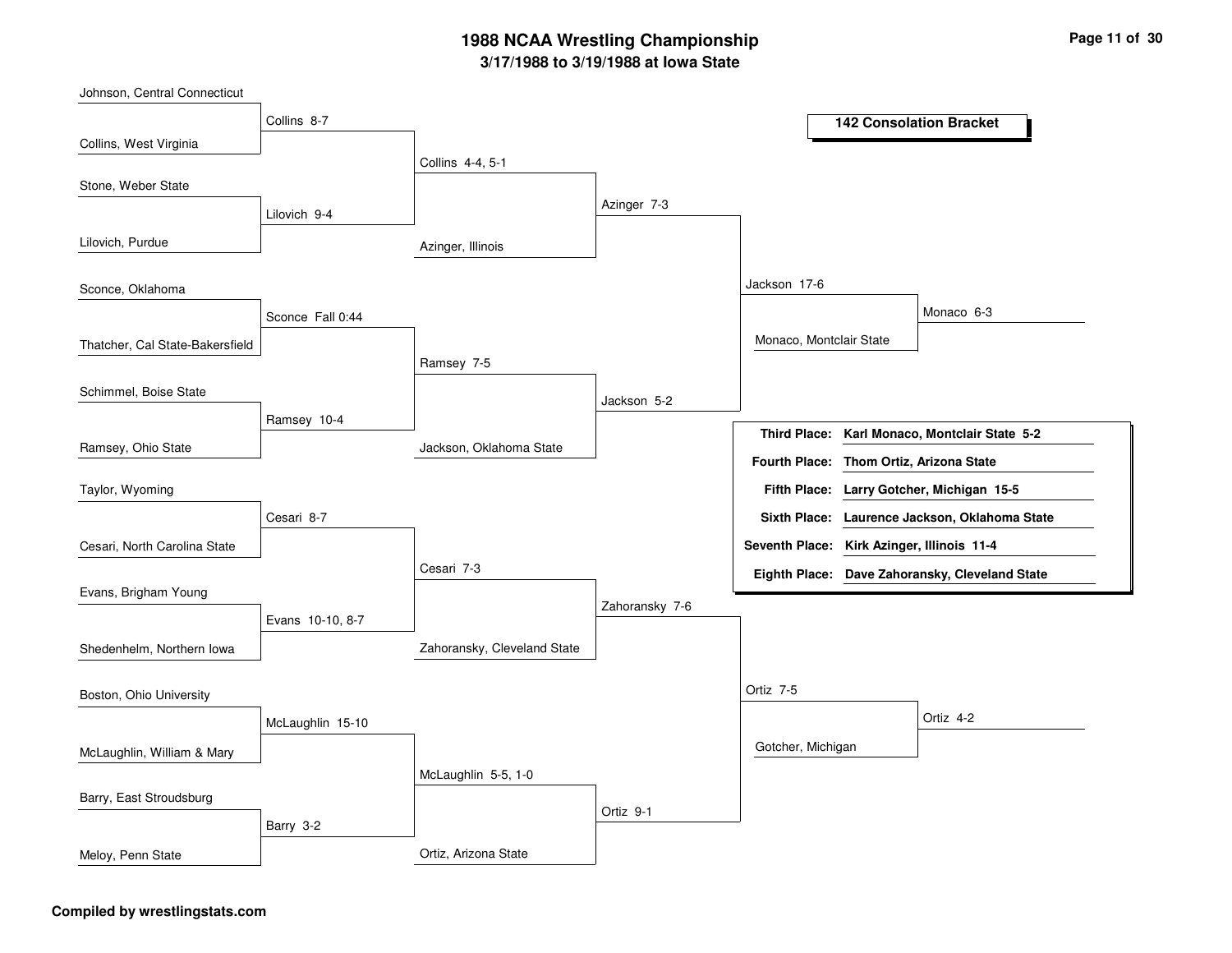### **Championship Pigtail Bouts for 142**

| Burke Stone - Weber State        |                      |
|----------------------------------|----------------------|
|                                  | Stone 7-5            |
| Duane Maue - Colorado Mines      |                      |
| Mark McLaughlin - William & Mary |                      |
| Stacy Richmond - Michigan State  | McLaughlin Fall 0:56 |
| Joe Ghezzi - Iowa State          |                      |
| Trevor Lewis - Princeton         | Ghezzi 11-3          |
| Danny Hayes - Missouri           |                      |
| Pat Waters - Cornell             | Hayes 6-6, 4-3       |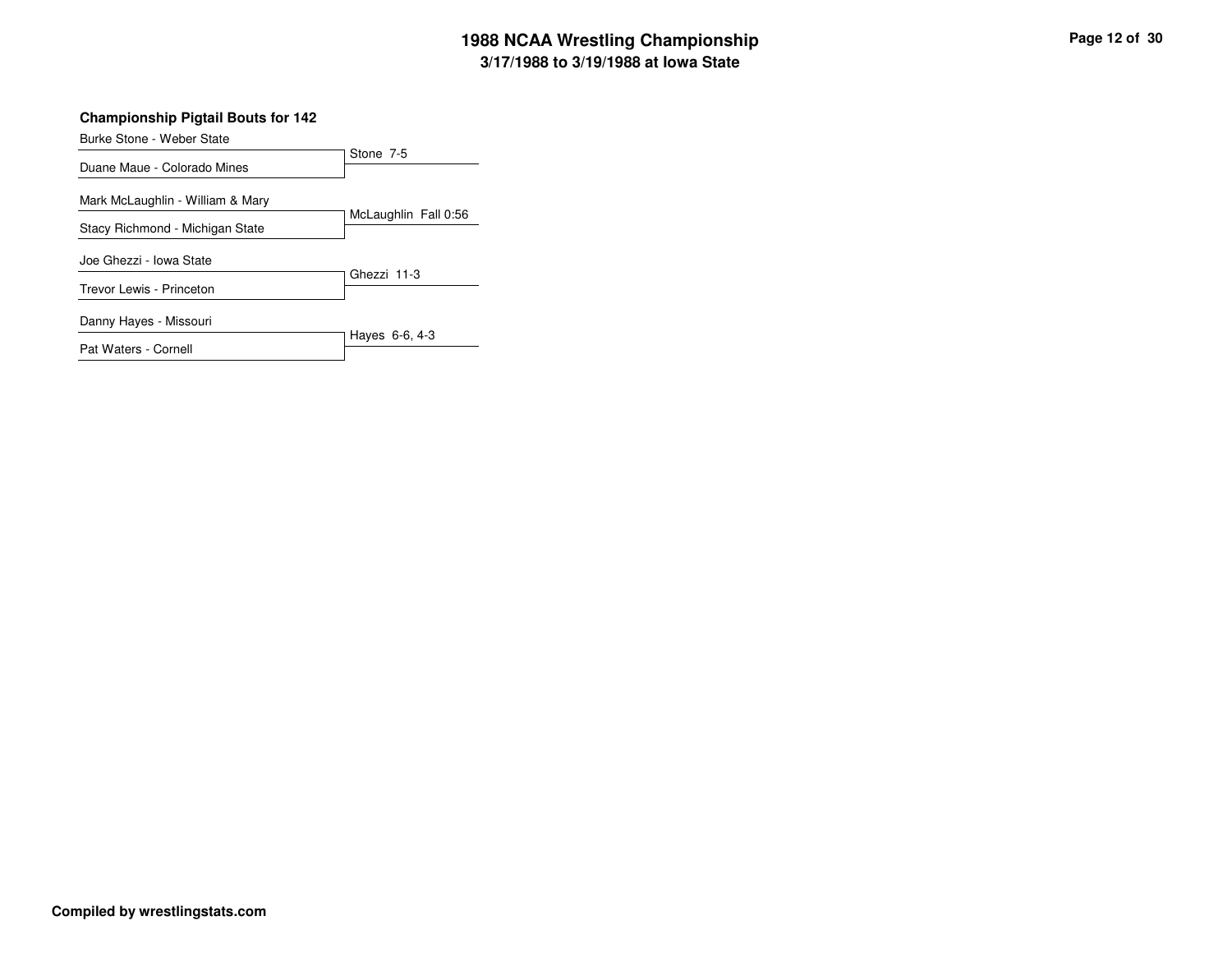| Terry Kennedy, Edinboro [4]            |                           |                         |                   |                       |
|----------------------------------------|---------------------------|-------------------------|-------------------|-----------------------|
| Greg Mincey, Morgan State              | Terry Kennedy DFT         |                         |                   |                       |
| David Yerse, Kent State                | Tom Sell 5-4              | Terry Kennedy 2-1       |                   | 150 Weight Class      |
| Tom Sell, Tennessee-Chattanooga        |                           |                         |                   |                       |
| Ron McCutchen, Utah State              |                           |                         | Dave Morgan 3-1   |                       |
| Dave Morgan, Bloomsburg [5]            | Dave Morgan 6-3           |                         |                   |                       |
| Jim Akerly, West Virginia [12]         |                           | Dave Morgan 6-5         |                   |                       |
| George Johnston, Oregon                | Jim Akerly 13-0           |                         |                   |                       |
| Junior Taylor, Oklahoma [8]            |                           |                         |                   | Tim Krieger 8-2       |
| Dan Russell, Portland State            | Junior Taylor 6-0         |                         |                   |                       |
| Bob Hill, Brown [9]                    | Bob Hill 9-4              | Junior Taylor 5-2       |                   |                       |
| Mark Gumble, SUNY-Binghampton          |                           |                         |                   |                       |
| Pat Hogan, Northern Iowa               |                           |                         | Tim Krieger 4-3   |                       |
| Tobin Roitsch, Wyoming                 | Pat Hogan 17-4            |                         |                   |                       |
| Paul Radomski, Navy                    |                           | Tim Krieger Fall 6:58   |                   |                       |
| Tim Krieger, Iowa State [1]            | Tim Krieger TF 16-1, 5:00 |                         |                   |                       |
| Matt Caro, Maryland                    |                           |                         |                   | Scott Turner 1-1, 1-0 |
| Wes White, Oklahoma State [7]          | Wes White TF 18-3, 7:00   |                         |                   |                       |
| John Johnston, Franklin & Marshall     |                           | Wes White TF 18-3, 6:39 |                   |                       |
| Tom Salisbury, Clemson [10]            | John Johnston 4-4, 6-2    |                         |                   |                       |
| Scott Turner, North Carolina State [2] |                           |                         | Scott Turner 13-0 |                       |
| Sam Amine, Michigan                    | Scott Turner 12-0         |                         |                   |                       |
| Mike Gilsdorf, Missouri                |                           | Scott Turner 8-0        |                   |                       |
| Tim Mansfield, Central Michigan        | Mike Gilsdorf 13-2        |                         |                   |                       |
| Todd Layton, Notre Dame                |                           |                         |                   | Scott Turner 1-0      |
| Allen Richburg, Fresno State           | Allen Richburg 1-0        |                         |                   |                       |
| Jeff Jordan, Wisconsin [3]             |                           | Jeff Jordan 3-2         |                   |                       |
| Tim Wittman, Penn State                | Jeff Jordan 8-3           |                         |                   |                       |
| Mike Arena, Hofstra [11]               |                           |                         | Jeff Jordan 6-4   |                       |
| Scott Hovan, Pittsburgh                |                           |                         |                   |                       |
|                                        | Mike Arena 16-4           |                         |                   |                       |
| Pat Duthie, Boston University          |                           | Brian Dolph 4-2         |                   |                       |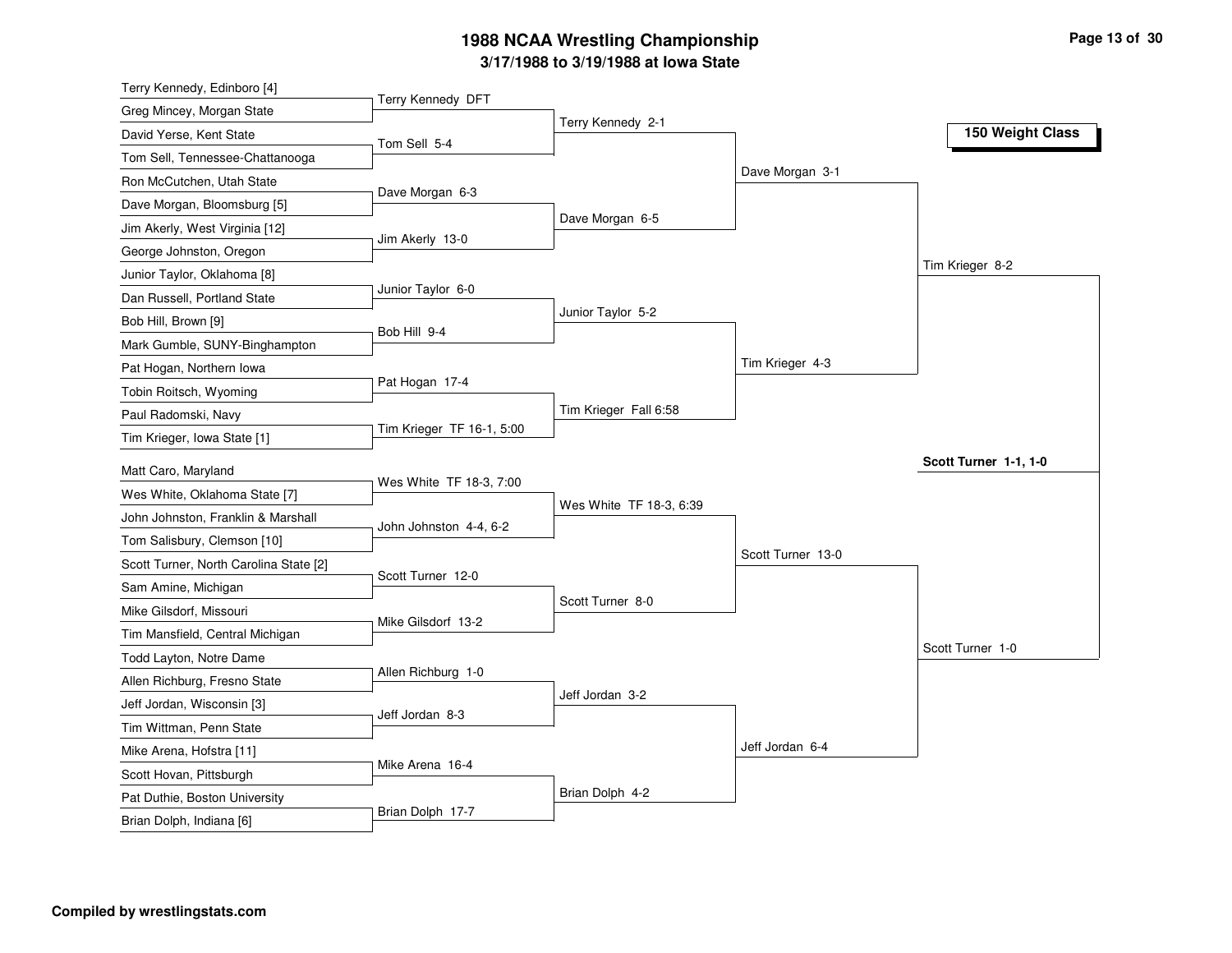| Mincey, Morgan State          |                   |                       |                  |                                    |                        |                                                |
|-------------------------------|-------------------|-----------------------|------------------|------------------------------------|------------------------|------------------------------------------------|
|                               | Sell Med FFT      |                       |                  |                                    |                        | <b>150 Consolation Bracket</b>                 |
| Sell, Tennessee-Chattanooga   |                   |                       |                  |                                    |                        |                                                |
|                               |                   | Sell 12-3             |                  |                                    |                        |                                                |
| McCutchen, Utah State         |                   |                       | Dolph 5-2        |                                    |                        |                                                |
|                               | McCutchen 5-3     |                       |                  |                                    |                        |                                                |
| Akerly, West Virginia         |                   | Dolph, Indiana        |                  |                                    |                        |                                                |
|                               |                   |                       |                  |                                    |                        |                                                |
| Russell, Portland State       |                   |                       |                  | White 8-5                          |                        |                                                |
|                               | Russell Fall 1:10 |                       |                  |                                    |                        | Morgan 16-4                                    |
| Hill, Brown                   |                   |                       |                  | Morgan, Bloomsburg                 |                        |                                                |
|                               |                   | Russell 10-7          |                  |                                    |                        |                                                |
| Radomski, Navy                |                   |                       | White 13-5       |                                    |                        |                                                |
|                               | Radomski 5-3      |                       |                  |                                    |                        |                                                |
| Hogan, Northern Iowa          |                   | White, Oklahoma State |                  | <b>Third Place:</b>                |                        | Dave Morgan, Bloomsburg 3-1                    |
|                               |                   |                       |                  | <b>Fourth Place:</b>               | Jeff Jordan, Wisconsin |                                                |
| Caro, Maryland                |                   |                       |                  |                                    |                        | Fifth Place: Terry Kennedy, Edinboro Fall 2:35 |
|                               | Caro 11-2         |                       |                  |                                    |                        | Sixth Place: Wes White, Oklahoma State         |
| Johnston, Franklin & Marshall |                   |                       |                  |                                    |                        | Seventh Place: Junior Taylor, Oklahoma 3-2     |
|                               |                   | Gilsdorf Fall 1:21    |                  | Eighth Place: Brian Dolph, Indiana |                        |                                                |
| Amine, Michigan               |                   |                       |                  |                                    |                        |                                                |
|                               | Gilsdorf 19-5     |                       | Taylor Fall 5:57 |                                    |                        |                                                |
| Gilsdorf, Missouri            |                   | Taylor, Oklahoma      |                  |                                    |                        |                                                |
|                               |                   |                       |                  |                                    |                        |                                                |
| Wittman, Penn State           |                   |                       |                  | Kennedy 5-3                        |                        |                                                |
|                               | Wittman 1-1, 3-1  |                       |                  |                                    |                        | Jordan 9-4                                     |
| Richburg, Fresno State        |                   |                       |                  | Jordan, Wisconsin                  |                        |                                                |
|                               |                   | Duthie 6-3            |                  |                                    |                        |                                                |
| Duthie, Boston University     |                   |                       |                  |                                    |                        |                                                |
|                               | Duthie 5-4        |                       | Kennedy 11-2     |                                    |                        |                                                |
|                               |                   |                       |                  |                                    |                        |                                                |
| Arena, Hofstra                |                   | Kennedy, Edinboro     |                  |                                    |                        |                                                |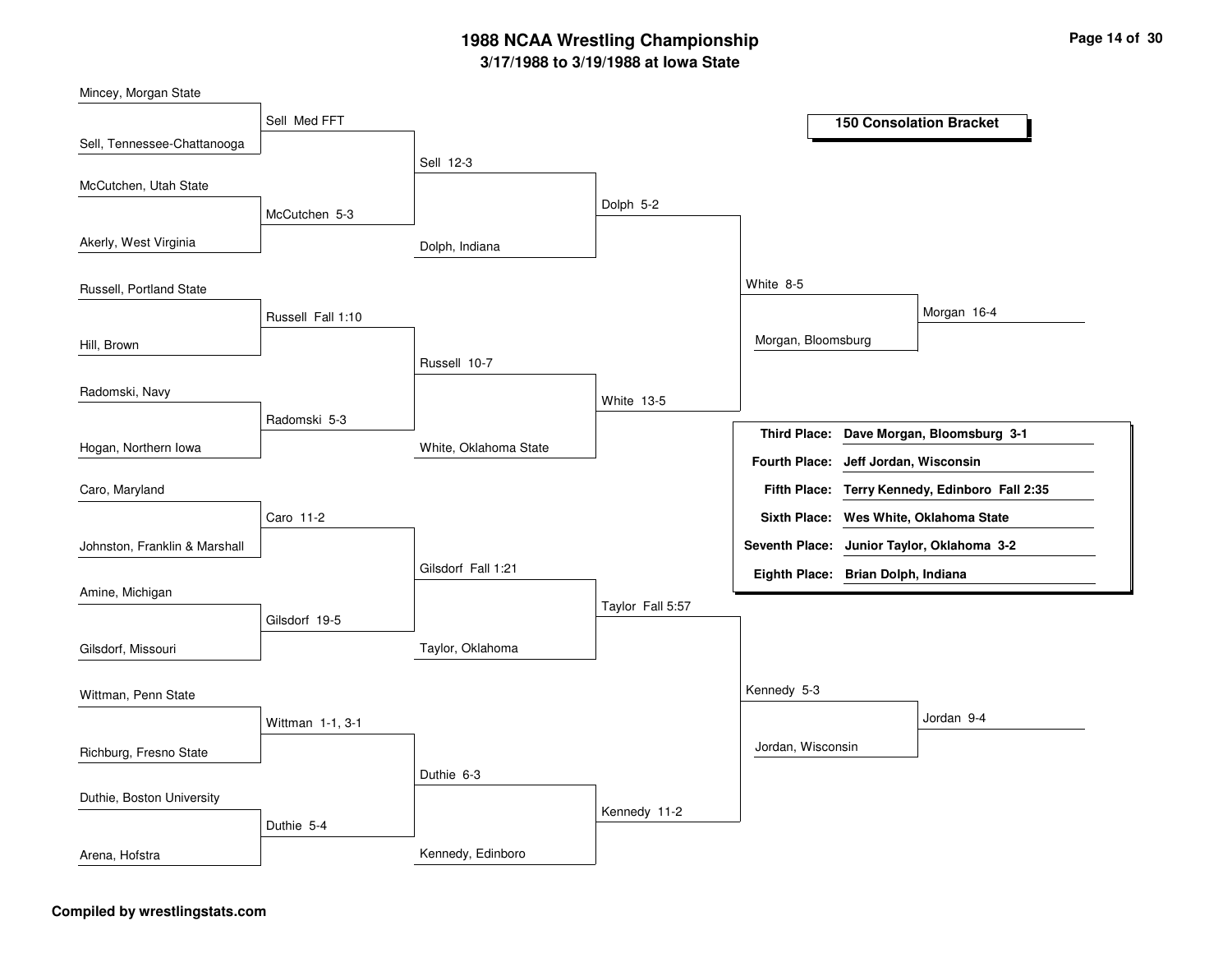### **Championship Pigtail Bouts for 150**

Pat Hogan - Northern Iowa

Hogan 3-2Tim Manning - Minnesota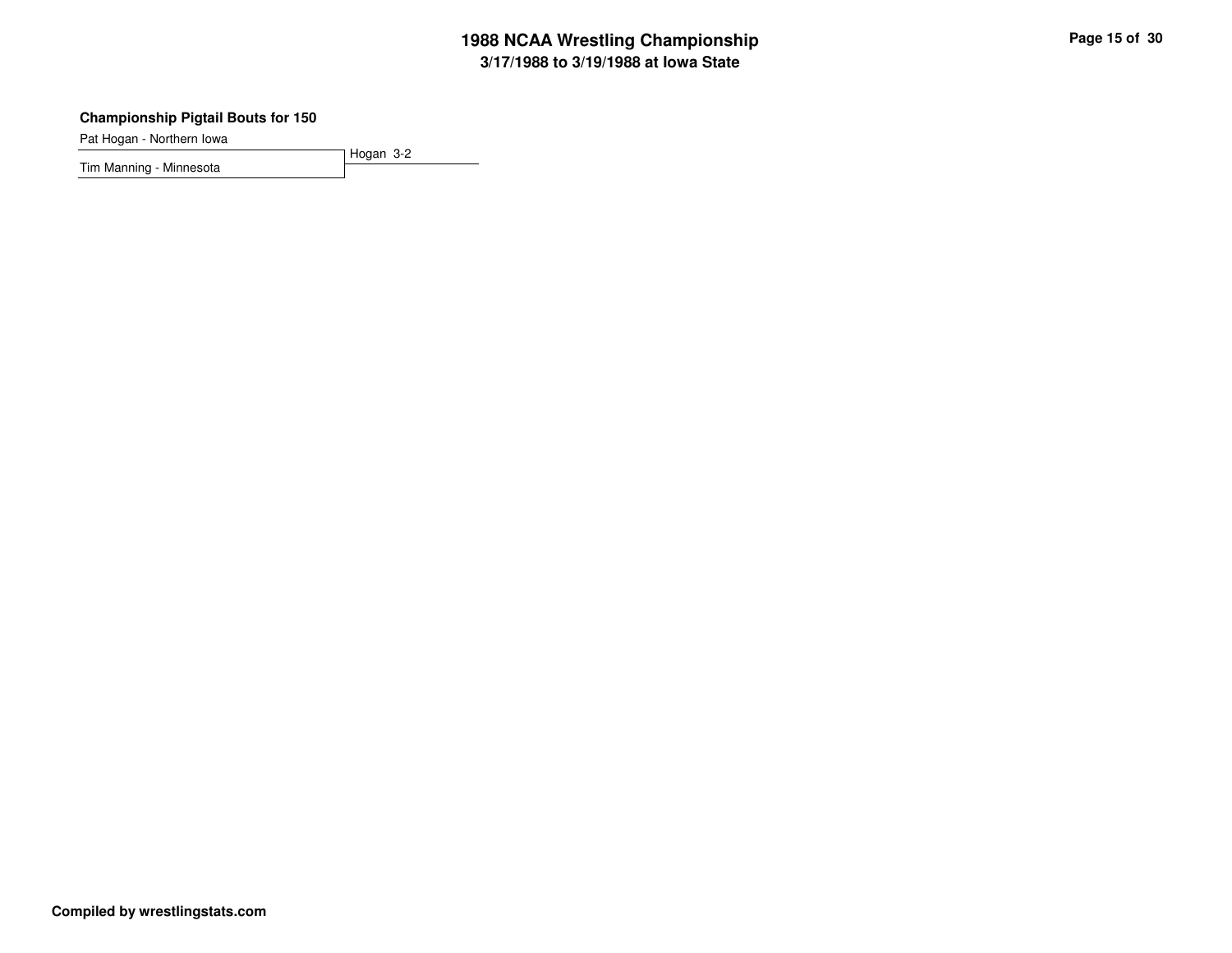| Mark Banks, Bloomsburg [12]       |                      |                        |                          |                    |
|-----------------------------------|----------------------|------------------------|--------------------------|--------------------|
| Jeff Kelly, Iowa State            | Mark Banks 12-4      |                        |                          |                    |
| Rod Mangrum, North Carolina State | Chris Lembeck 4-0    | Chris Lembeck 7-4      |                          | 158 Weight Class   |
| Chris Lembeck, Northern Iowa [5]  |                      |                        |                          |                    |
| Dave Walter, Purdue               |                      |                        | Chris Lembeck 3-2        |                    |
| Frank McKeon, Cleveland State     | Frank McKeon 12-4    |                        |                          |                    |
| John Heffernan, Iowa [4]          |                      | John Heffernan 13-3    |                          |                    |
| Chauncy Wynn, Morgan State        | John Heffernan 6-5   |                        |                          |                    |
| Kenny Fischer, Oklahoma           |                      |                        |                          | Rob Koll 8-1       |
| Jim Sloan, Central Connecticut    | Kenny Fischer 16-4   |                        |                          |                    |
| John Rippley, Army                |                      | Rob Koll 3-1           |                          |                    |
| Rob Koll, North Carolina [1]      | Rob Koll 14-6        |                        |                          |                    |
| Jeff Cardwell, Oregon State [9]   |                      |                        | Rob Koll 6-2             |                    |
| Kevin Bullis, Bucknell            | Kevin Bullis 13-6    |                        |                          |                    |
| Mike Carr, West Virginia [8]      |                      | Mike Carr 10-4         |                          |                    |
| Tom Toggas, Lehigh                | Mike Carr 7-3        |                        |                          |                    |
| Clay Ogden, Citadel [7]           |                      |                        |                          | Rob Koll Fall 1:14 |
| Joel Smith, Eastern Michigan      | Clay Ogden 5-5, 6-2  |                        |                          |                    |
| Sean Finkbeiner, Penn State       |                      | Clay Ogden 5-2         |                          |                    |
| Mark Voloshin, Wyoming            | Sean Finkbeiner 7-4  |                        |                          |                    |
| Scott Schleicher, Navy            |                      |                        | Andrew Skove 7-7, 4-4 Cr |                    |
| Vince Silva, Oklahoma State [2]   | Scott Schleicher 8-6 |                        |                          |                    |
| Vince Hochanadel, Oregon          |                      | Andrew Skove 8-7       |                          |                    |
| Andrew Skove, Ohio State          | Andrew Skove 14-5    |                        |                          |                    |
| Mike Flynn, Edinboro              |                      |                        |                          | Joe Pantaleo 13-4  |
| Jeff Turner, Pittsburgh           | Jeff Turner 8-4      |                        |                          |                    |
| Jay Wilcox, Brigham Young         |                      | Dan St. John 8-3       |                          |                    |
| Dan St. John, Arizona State [3]   | Dan St. John 8-3     |                        |                          |                    |
| Phil Brown, Maryland [11]         |                      |                        | Joe Pantaleo 4-3         |                    |
| Mark Gerardi, Notre Dame          | Phil Brown 7-4       |                        |                          |                    |
| Joe Pantaleo, Michigan [6]        |                      | Joe Pantaleo Fall 4:50 |                          |                    |
| Kory Mosher, North Dakota         | Joe Pantaleo 13-4    |                        |                          |                    |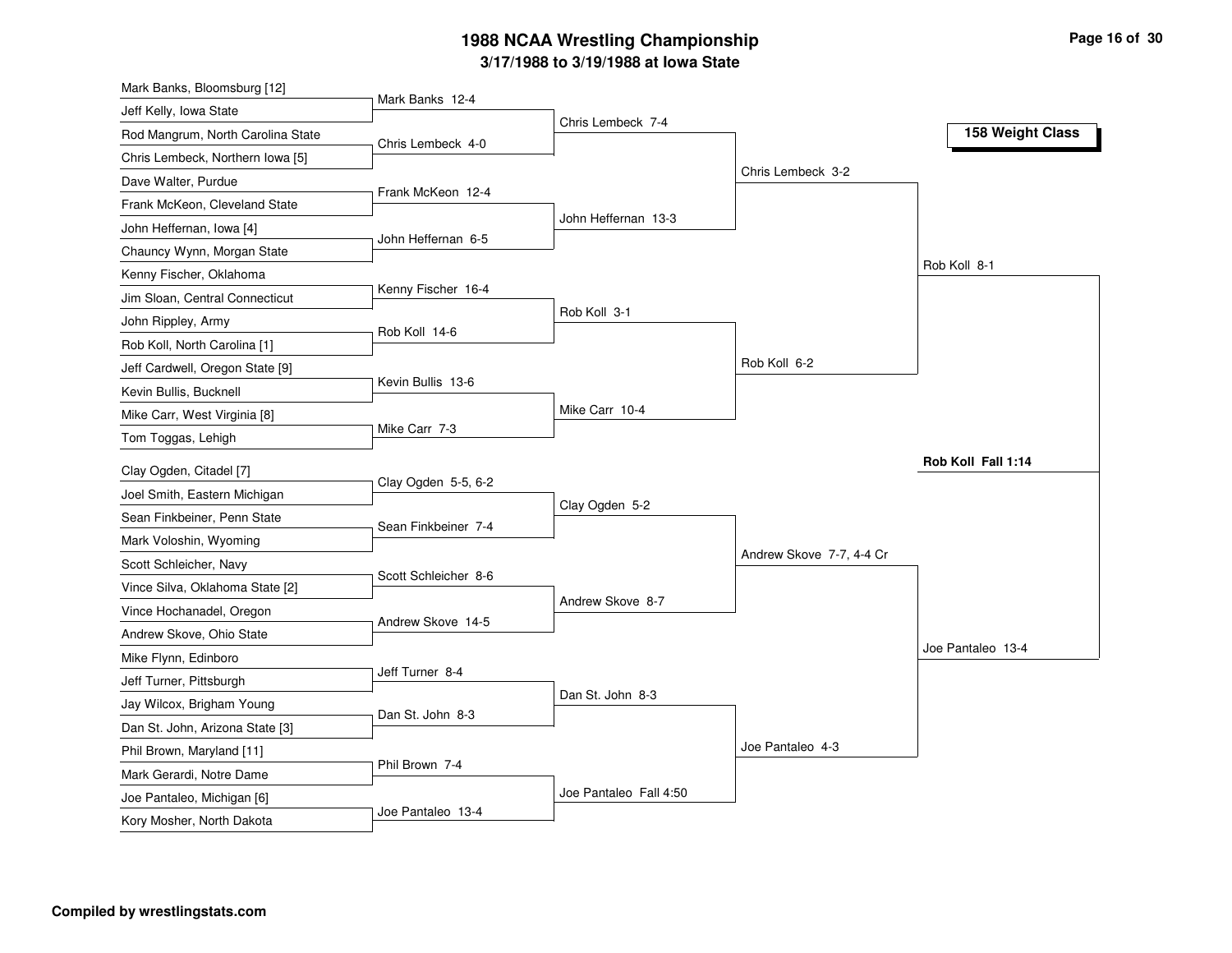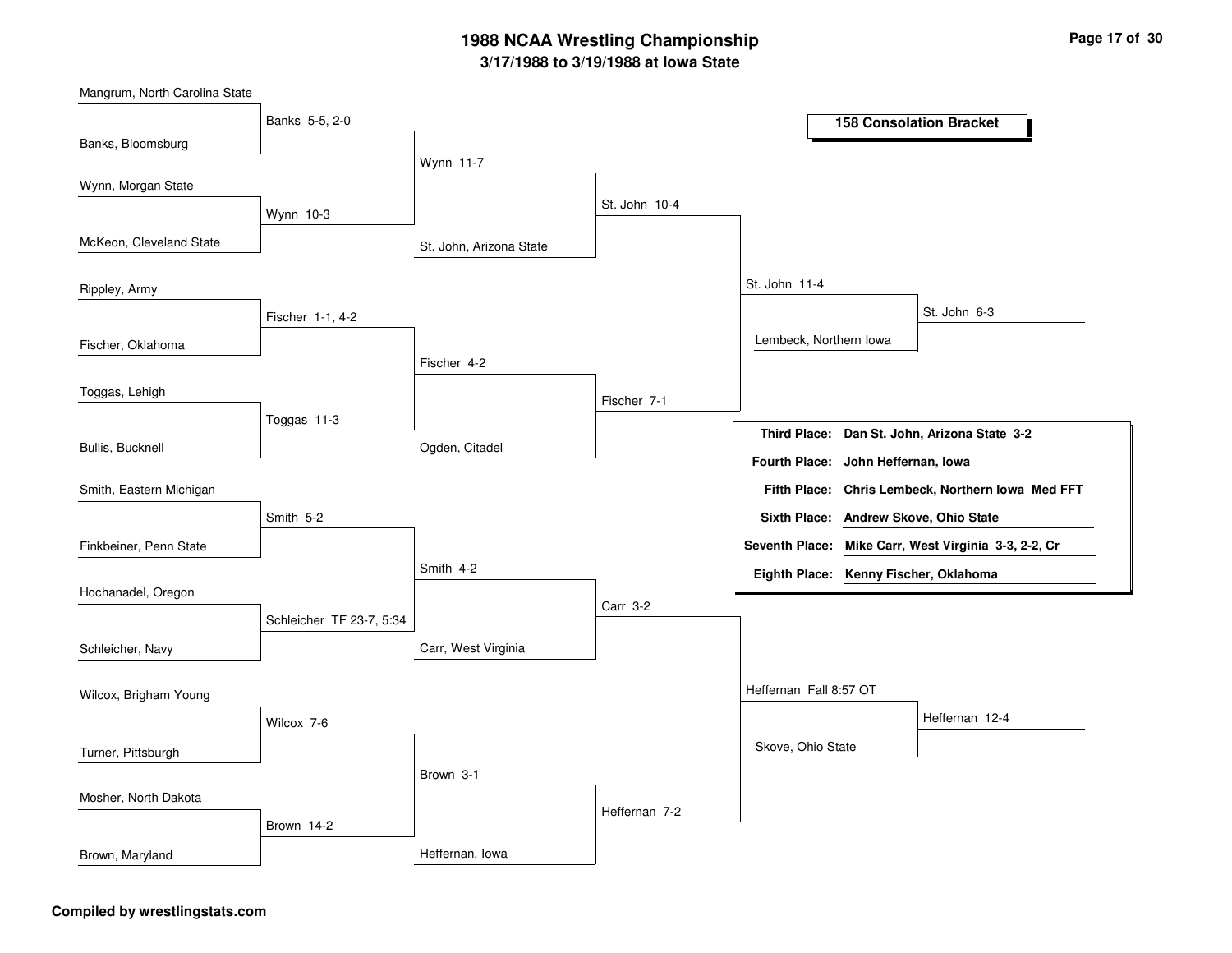### **Championship Pigtail Bouts for 158**

Jeff Cardwell - Oregon State

Cardwell 14-3E.C. Muelhaupt - Brown

Sean Finkbeiner - Penn State

Jeff Coltvet - Nebraska

Finkbeiner 8-2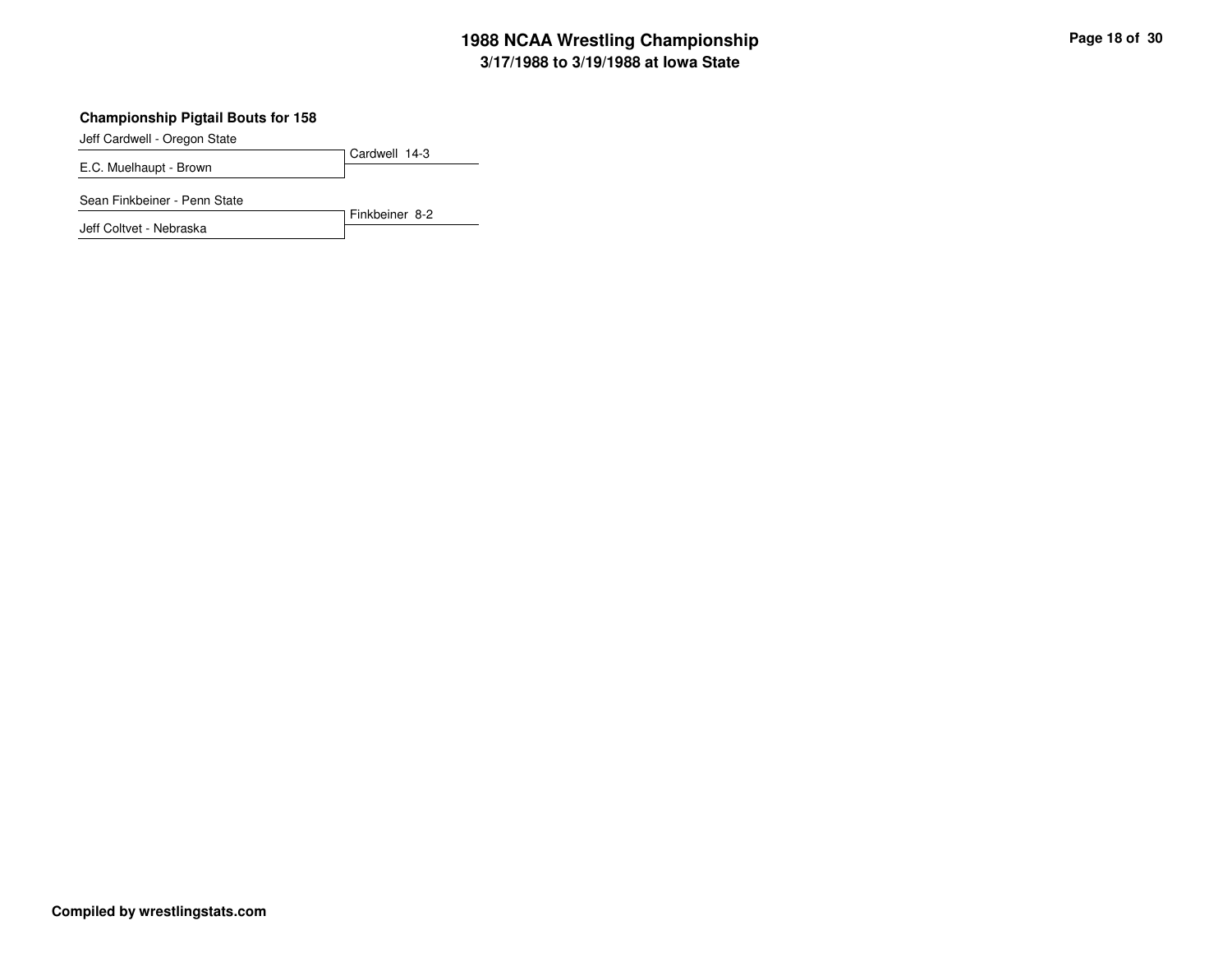| Jody Karam, Lock Haven [5]                                   |                        |                            |                        |                       |
|--------------------------------------------------------------|------------------------|----------------------------|------------------------|-----------------------|
| Paul Hallewijn, Cal State-Fullerton                          | Jody Karam 14-2        | Joe Decamillis 10-5        |                        |                       |
| Joe Decamillis, Wyoming [12]                                 | Joe Decamillis 8-2     |                            |                        | 167 Weight Class      |
| Jim Szalai, Ohio University                                  |                        |                            |                        |                       |
| Baron Blakley, Oklahoma                                      |                        |                            | Mike Amine 5-2         |                       |
| John Kohls, Brigham Young [4]                                | John Kohls 11-4        |                            |                        |                       |
| Craig Martin, Missouri                                       |                        | Mike Amine 4-4, 4-2        |                        |                       |
| Mike Amine, Michigan                                         | Mike Amine 9-5         |                            |                        |                       |
| Vince Walker, Fresno State                                   |                        |                            |                        | Mike Amine Fall 0:35  |
| Dave Lee, Wisconsin [1]                                      | Dave Lee TF 16-1, 5:00 |                            |                        |                       |
| Mike Lantz, North Carolina State                             |                        | Dave Lee 7-0               |                        |                       |
| Brian Kurlander, James Madison                               | Brian Kurlander 3-2    |                            |                        |                       |
| Scott Chenoweth, Nebraska                                    |                        |                            | Jim Gressley Fall 3:36 |                       |
| Jim Gressley, Arizona State [8]                              | Jim Gressley 7-3       |                            |                        |                       |
| Jeff Randall, Nebraska-Omaha                                 |                        | Jim Gressley 5-3           |                        |                       |
| Rod Sande, Minnesota [9]                                     | Rod Sande Fall 6:27    |                            |                        |                       |
|                                                              |                        |                            |                        | Mike Van Arsdale 8-2  |
|                                                              |                        |                            |                        |                       |
| Bret Gustafson, Tennessee-Chattanooga                        | Craig Rome 13-4        |                            |                        |                       |
| Craig Rome, Wilkes [10]                                      |                        | Jerry Umin 6-2             |                        |                       |
| Jerry Umin, Eastern Michigan [7]                             | Jerry Umin 8-4         |                            |                        |                       |
| Rob DeSalve, Rider                                           |                        |                            | Mike Van Arsdale 4-2   |                       |
| Mike Van Arsdale, Iowa State [2]                             | Mike Van Arsdale 9-1   |                            |                        |                       |
| Kevin Frame, Liberty                                         |                        | Mike Van Arsdale 8-2       |                        |                       |
| Timothy Horne, South Carolina State                          | Craig Costello 18-4    |                            |                        |                       |
| Craig Costello, West Virginia                                |                        |                            |                        | Mike Van Arsdale 10-4 |
| Jason Suter, Penn State                                      | Jim Meetze 10-8        |                            |                        |                       |
| Jim Meetze, Clemson                                          |                        | Eric Osborne TF 16-1, 6:02 |                        |                       |
| Eric Osborne, Cal Poly-SLO [3]                               | Eric Osborne 12-4      |                            |                        |                       |
| Keith Massey, Northern Iowa                                  |                        |                            |                        |                       |
| Chuck Poulsen, Indiana                                       |                        |                            | Eric Osborne 7-3       |                       |
| Anthony Cox, Campbell [11]                                   | Anthony Cox 3-3, 5-1   |                            |                        |                       |
| Mike Farrell, Oklahoma State [6]<br>Bob Bell, Illinois State | Mike Farrell 10-4      | Mike Farrell 2-1           |                        |                       |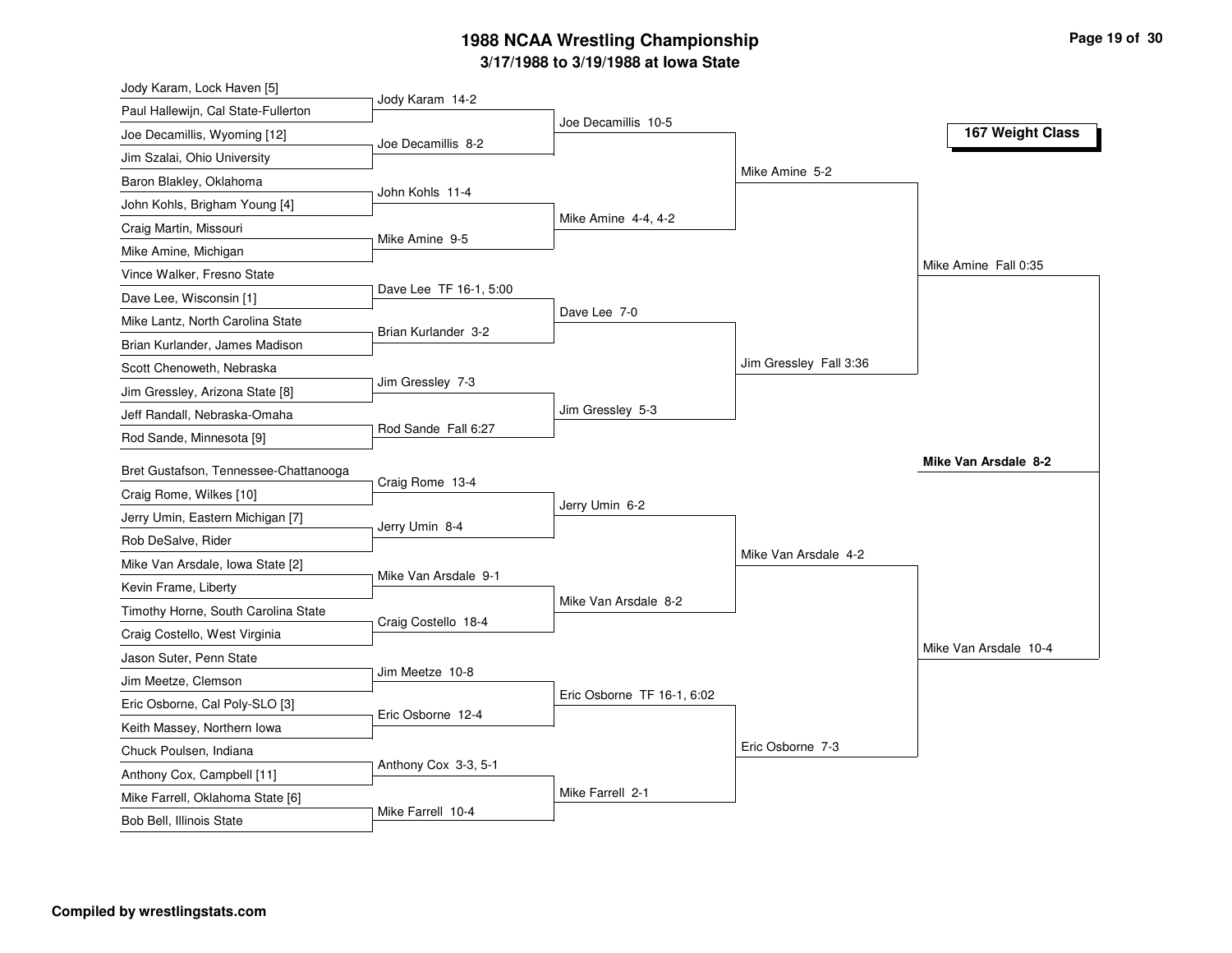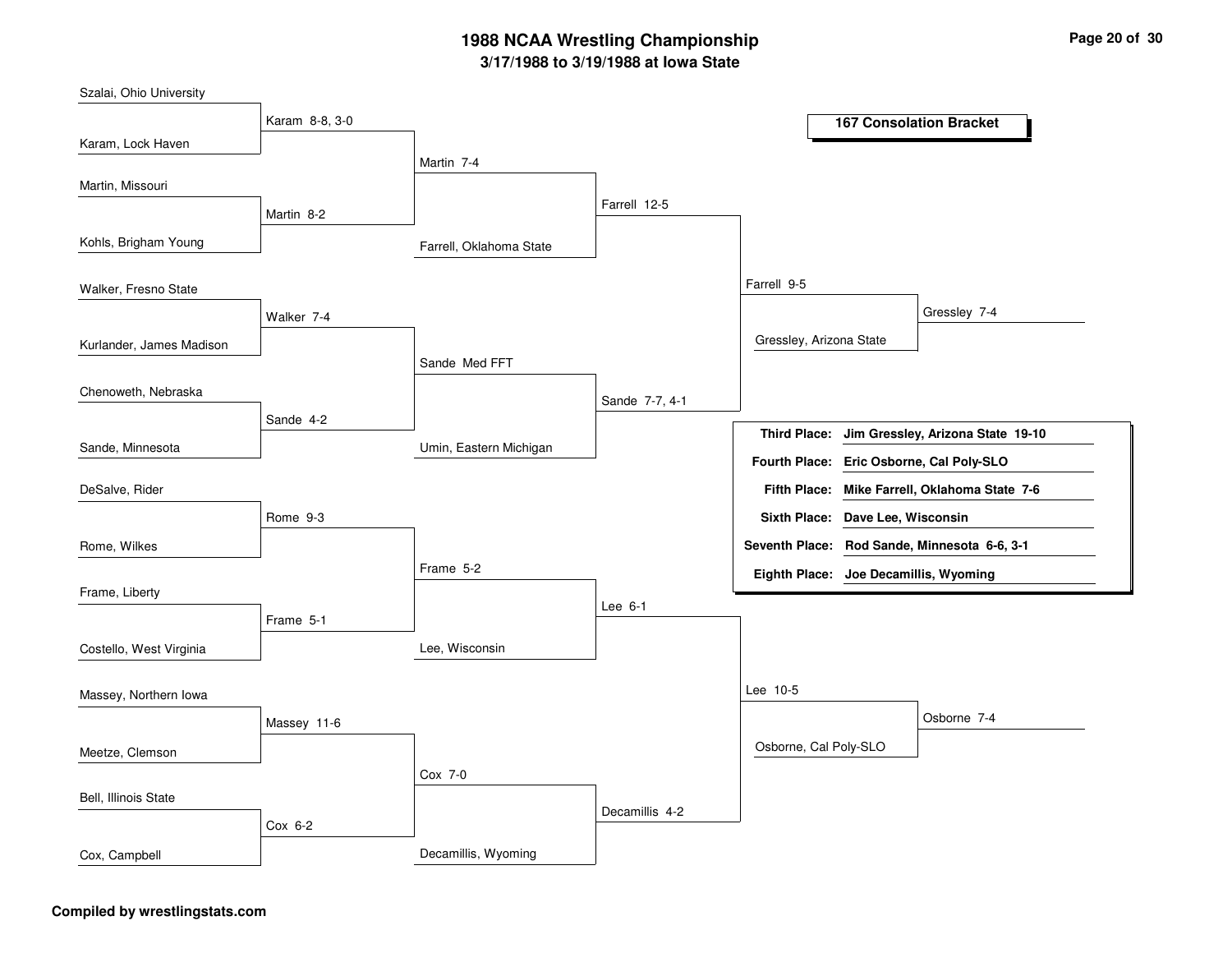### **Championship Pigtail Bouts for 167**

|  | Vince Walker - Fresno State |  |  |
|--|-----------------------------|--|--|
|--|-----------------------------|--|--|

|                                                              | Walker 8-8, 4-0  |
|--------------------------------------------------------------|------------------|
| Ernie Slone - Cleveland State                                |                  |
| Jerry Umin - Eastern Michigan                                | Umin 6-0         |
| Ed Hartford - Army                                           |                  |
| Craig Martin - Missouri<br>Dave Williams - Boston University | Martin Fall 4:28 |
| Jason Suter - Penn State                                     | Suter 12-2       |
| Andy Rice - Cornell                                          |                  |
| Scott Chenoweth - Nebraska                                   | Chenoweth 6-4    |
| Glenn Holland - Maryland                                     |                  |

### **Consolation Pigtail Bouts for 167**

Rob DeSalve - Rider

|                    | l DeSalve 4-3 |
|--------------------|---------------|
| Ed Hartford - Army |               |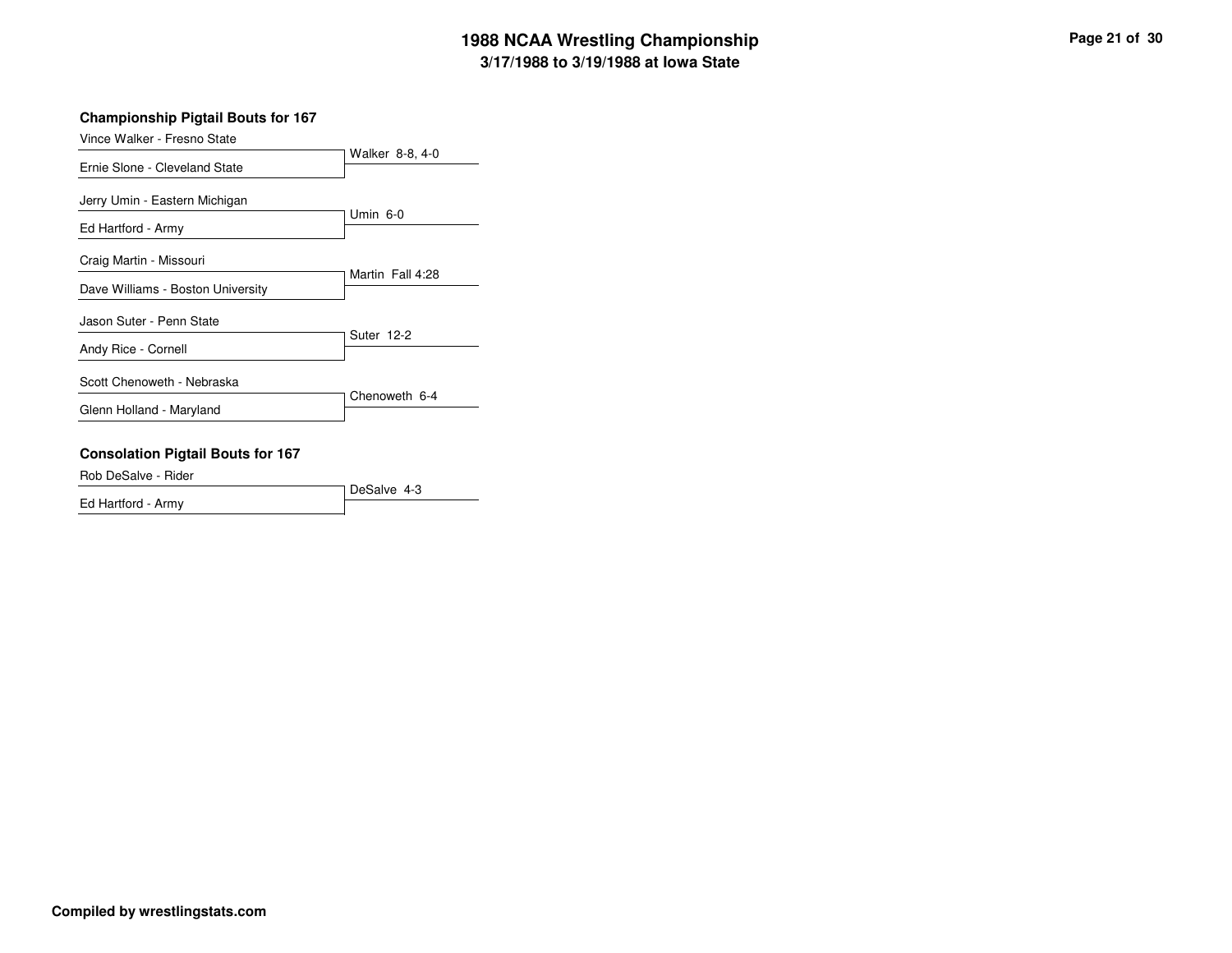| Chris Barnes 7-3<br>Denzil Forrester, Southern Connecticut<br>Jim Hardy, Missouri<br>Jim Hardy 8-4<br>Doug Downs, Northern Iowa<br>Joe Stafford, Oklahoma [5]<br>Joe Stafford 9-4<br>Scott Brown, Bloomsburg<br>Pete Georgoutsos, Montclair State [12]<br>Pete Georgoutsos 9-7<br>Ken Wilson, Slippery Rock<br>Ben Oberly, North Carolina<br>Charlie Buckshaw 14-2<br>Charlie Buckshaw, Tennessee-Chattanooga<br>Chase McCown, Air Force<br>R.J. Nebe TF 15-0, 5:00<br>R.J. Nebe, Nebraska-Omaha [8]<br>Gary Horner, Clarion<br>Royce Alger Fall 6:33<br>Royce Alger, Iowa [1]<br>Eyvind Boyesen, Lehigh<br>Mark Whitehead 6-3<br>Mark Whitehead, Northwestern | Chris Barnes 7-3<br>177 Weight Class<br>Chris Barnes 13-3 |
|----------------------------------------------------------------------------------------------------------------------------------------------------------------------------------------------------------------------------------------------------------------------------------------------------------------------------------------------------------------------------------------------------------------------------------------------------------------------------------------------------------------------------------------------------------------------------------------------------------------------------------------------------------------|-----------------------------------------------------------|
|                                                                                                                                                                                                                                                                                                                                                                                                                                                                                                                                                                                                                                                                |                                                           |
|                                                                                                                                                                                                                                                                                                                                                                                                                                                                                                                                                                                                                                                                |                                                           |
|                                                                                                                                                                                                                                                                                                                                                                                                                                                                                                                                                                                                                                                                |                                                           |
|                                                                                                                                                                                                                                                                                                                                                                                                                                                                                                                                                                                                                                                                |                                                           |
|                                                                                                                                                                                                                                                                                                                                                                                                                                                                                                                                                                                                                                                                |                                                           |
|                                                                                                                                                                                                                                                                                                                                                                                                                                                                                                                                                                                                                                                                | Joe Stafford 3-0                                          |
|                                                                                                                                                                                                                                                                                                                                                                                                                                                                                                                                                                                                                                                                |                                                           |
|                                                                                                                                                                                                                                                                                                                                                                                                                                                                                                                                                                                                                                                                | Royce Alger 8-2                                           |
|                                                                                                                                                                                                                                                                                                                                                                                                                                                                                                                                                                                                                                                                |                                                           |
|                                                                                                                                                                                                                                                                                                                                                                                                                                                                                                                                                                                                                                                                | Charlie Buckshaw 10-7                                     |
|                                                                                                                                                                                                                                                                                                                                                                                                                                                                                                                                                                                                                                                                |                                                           |
|                                                                                                                                                                                                                                                                                                                                                                                                                                                                                                                                                                                                                                                                | Royce Alger Fall 6:16                                     |
|                                                                                                                                                                                                                                                                                                                                                                                                                                                                                                                                                                                                                                                                |                                                           |
|                                                                                                                                                                                                                                                                                                                                                                                                                                                                                                                                                                                                                                                                | Royce Alger 14-8                                          |
|                                                                                                                                                                                                                                                                                                                                                                                                                                                                                                                                                                                                                                                                |                                                           |
| Rick Evans, Brigham Young                                                                                                                                                                                                                                                                                                                                                                                                                                                                                                                                                                                                                                      | Royce Alger 6-4                                           |
| Chris Geneser 18-6<br>Chris Geneser, Notre Dame [7]                                                                                                                                                                                                                                                                                                                                                                                                                                                                                                                                                                                                            |                                                           |
| Derek Capanna, Virginia                                                                                                                                                                                                                                                                                                                                                                                                                                                                                                                                                                                                                                        | Joe Urso 7-7, 5-2                                         |
| Joe Urso 6-1<br>Joe Urso, Purdue [10]                                                                                                                                                                                                                                                                                                                                                                                                                                                                                                                                                                                                                          |                                                           |
| Steve Hasenfus, Columbia                                                                                                                                                                                                                                                                                                                                                                                                                                                                                                                                                                                                                                       | Dan Mayo 9-4                                              |
| Ron Gharbo 7-1<br>Ron Gharbo, Ohio State                                                                                                                                                                                                                                                                                                                                                                                                                                                                                                                                                                                                                       |                                                           |
| Anthony Romero, Cal Poly-SLO                                                                                                                                                                                                                                                                                                                                                                                                                                                                                                                                                                                                                                   | Dan Mayo 6-2                                              |
| Dan Mayo TF 18-3, 6:30<br>Dan Mayo, Penn State [2]                                                                                                                                                                                                                                                                                                                                                                                                                                                                                                                                                                                                             |                                                           |
| Pat Johannes, North Dakota State [11]                                                                                                                                                                                                                                                                                                                                                                                                                                                                                                                                                                                                                          | Dan Mayo 3-1                                              |
| Pat Johannes 17-6<br>Ron Perry, Stanford                                                                                                                                                                                                                                                                                                                                                                                                                                                                                                                                                                                                                       |                                                           |
| Chuck Kearney, Oregon [6]                                                                                                                                                                                                                                                                                                                                                                                                                                                                                                                                                                                                                                      | Pat Johannes Fall 6:51                                    |
| Chuck Kearney 5-4<br>Kurt Bowman, Lafayette                                                                                                                                                                                                                                                                                                                                                                                                                                                                                                                                                                                                                    |                                                           |
| Clifton Grant, Howard                                                                                                                                                                                                                                                                                                                                                                                                                                                                                                                                                                                                                                          | Brad Lloyd TF 16-0, 5:47                                  |
| Brad Lloyd 14-1<br>Brad Lloyd, Lock Haven [3]                                                                                                                                                                                                                                                                                                                                                                                                                                                                                                                                                                                                                  |                                                           |
| Mike Gibbons, Central Connecticut                                                                                                                                                                                                                                                                                                                                                                                                                                                                                                                                                                                                                              |                                                           |
| Kyle Grilliot 8-6<br>Kyle Grilliot, Ohio University                                                                                                                                                                                                                                                                                                                                                                                                                                                                                                                                                                                                            | Brad Lloyd TF 17-2, 4:54                                  |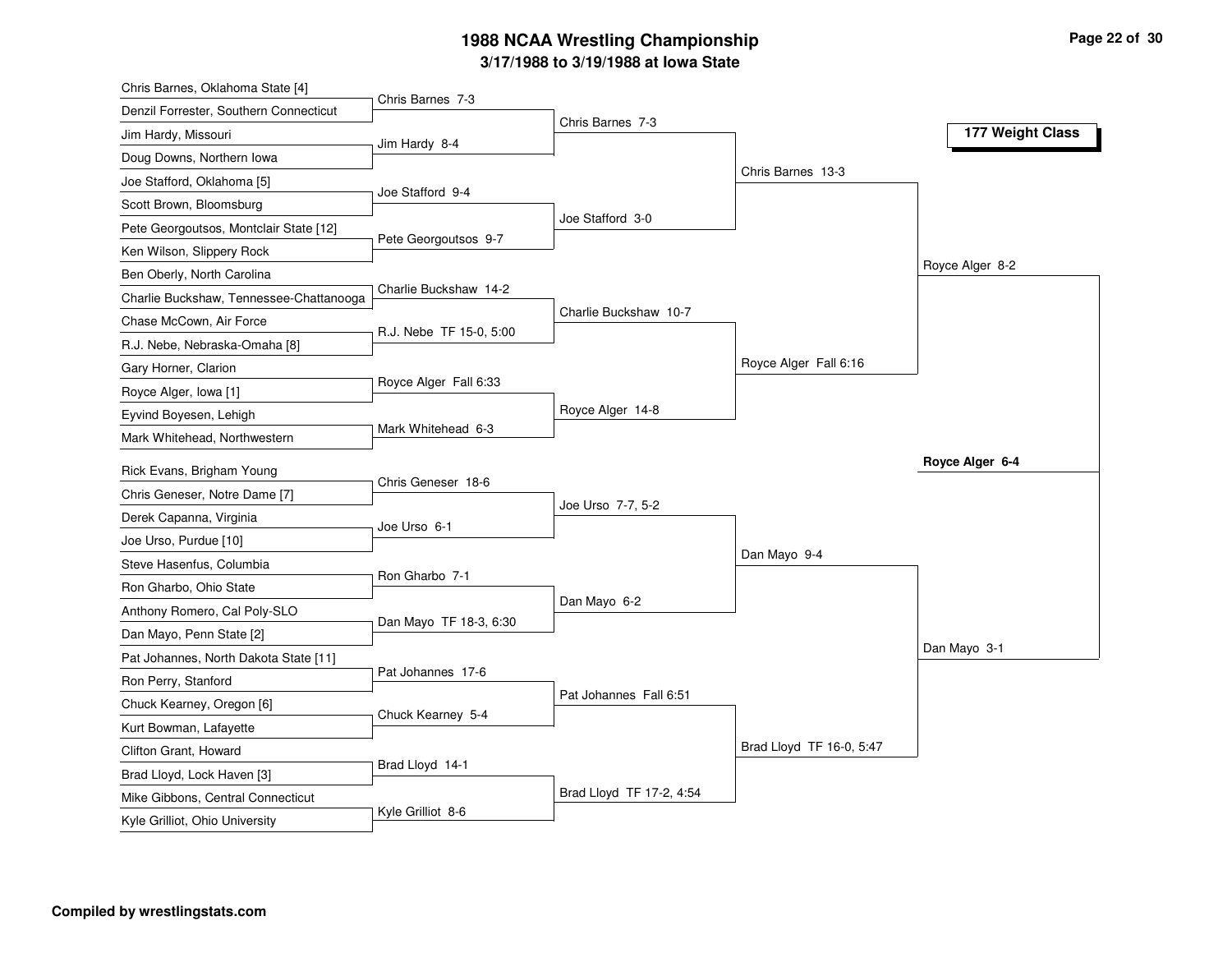Johannes, North Dakota StateUrso, PurdueBuckshaw, Tennessee-ChattanGeorgoutsos 6-2Nebe 8-2Gharbo 8-0Kearney TF 16-0, 3:51Johannes 7-6Nebe 11-0Gharbo 7-0Kearney 8-4Nebe 4-1Kearney 6-4Barnes, Oklahoma StateLloyd, Lock HavenBarnes 8-1Lloyd 7-3Forrester 6-0Georgoutsos 6-4Nebe 11-3Whitehead 10-2Capanna 13-9Gharbo 10-3Kearney 5-3Grilliot 11-5Hardy, MissouriGeorgoutsos, Montclair StateNebe, Nebraska-OmahaWhitehead, NorthwesternBrown, BloomsburgOberly, North CarolinaHorner, ClarionGeneser, Notre DameCapanna, VirginiaRomero, Cal Poly-SLOGharbo, Ohio StateKearney, OregonPerry, StanfordGrant, Howard**177 Consolation BracketBrad Lloyd, Lock Haven 10-2Third Place:Fifth Place: Chuck Kearney, Oregon Med FFT Seventh Place: Pat Johannes, North Dakota State 5-3Eighth Place: Ron Gharbo, Ohio StateFourth Place: Chris Barnes, Oklahoma StateSixth Place: R.J. Nebe, Nebraska-Omaha**

Stafford, Oklahoma

#### **Compiled by wrestlingstats.com**

Grilliot, Ohio University

Forrester, Southern Connecticut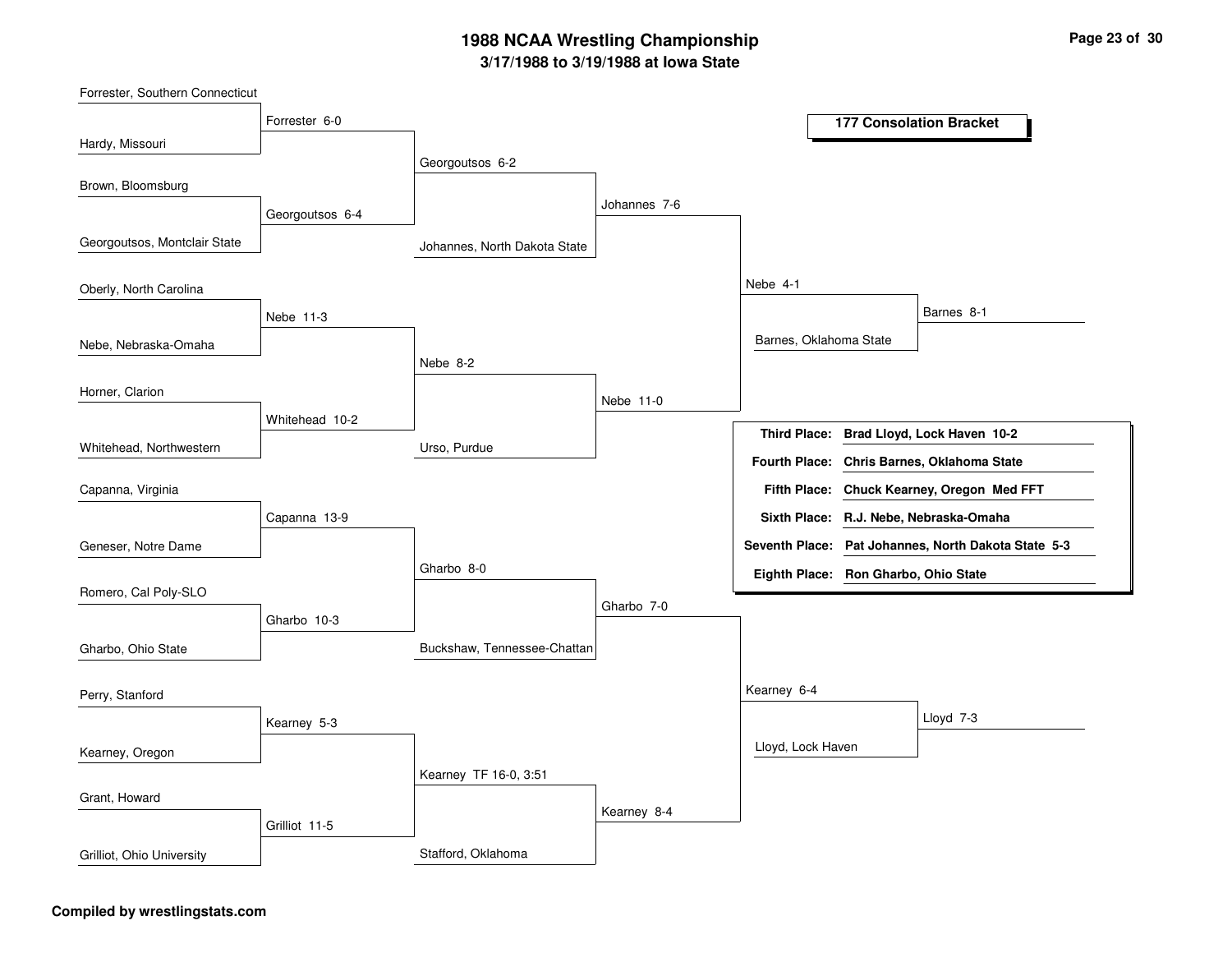### **Championship Pigtail Bouts for 177**

Pete Georgoutsos - Montclair State

|                                       | Georgoutsos 10-8 |
|---------------------------------------|------------------|
| Braden Adkinson - Cleveland State     |                  |
| Gary Horner - Clarion                 |                  |
| Anton Kossakowski - Northern Illinois | Horner Fall 6:22 |
| Derek Capanna - Virginia              |                  |

Darrin Farrell - Syracuse

Capanna 8-3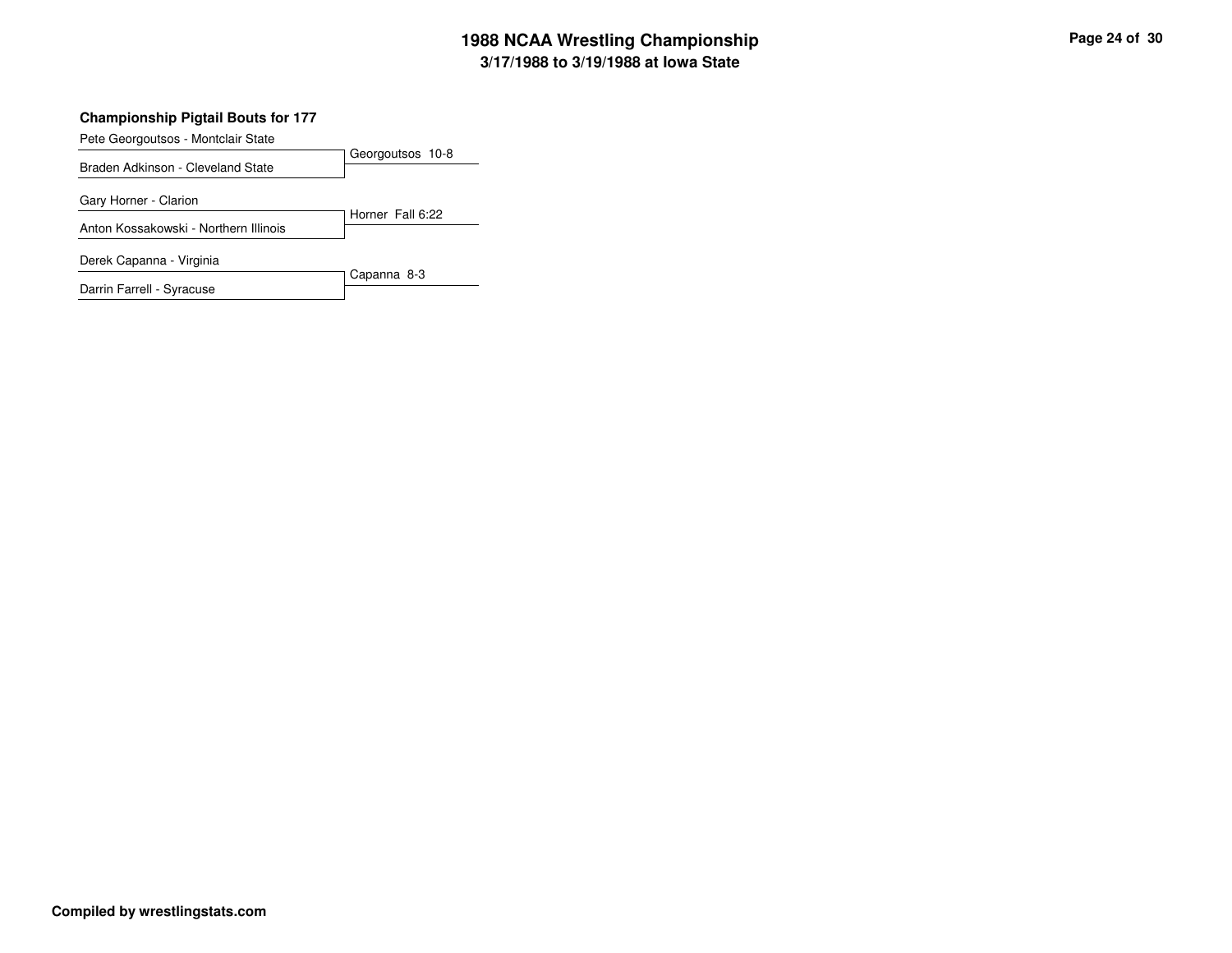| Glen Pazinko, North Carolina                | Kyle Richards 9-1          |                       |                       |                  |
|---------------------------------------------|----------------------------|-----------------------|-----------------------|------------------|
| Kyle Richards, Wisconsin [5]                |                            | Kyle Richards 7-1     |                       |                  |
| Mike McHenry, Purdue                        | Carlton Kinkade Fall 6:40  |                       |                       | 190 Weight Class |
| Carlton Kinkade, Central Michigan [12]      |                            |                       |                       |                  |
| Dave Attaway, Illinois State                | Scott Kelly Fall 5:39      |                       | Kyle Richards 5-3     |                  |
| Scott Kelly, Navy [4]                       |                            |                       |                       |                  |
| Mike Himes, Upper Iowa                      | Antonio Kilpatrick 12-4    | Scott Kelly DFT       |                       |                  |
| Antonio Kilpatrick, North Carolina-Pembroke |                            |                       |                       |                  |
| Mark Kerr, Syracuse                         |                            |                       |                       | Mark Coleman 7-2 |
| Mark Coleman, Ohio State [1]                | Mark Coleman TF 17-1, 6:37 |                       |                       |                  |
| Larry Sidiropoulos, Cal State-Bakersfield   | Charlie Sherertz 3-2       | Mark Coleman 7-1      |                       |                  |
| Charlie Sherertz, Missouri                  |                            |                       |                       |                  |
| Matt Ruppel, Lehigh [9]                     |                            |                       | Mark Coleman 16-3     |                  |
| Phil Lazarus, Boston University             | Matt Ruppel Fall 4:42      |                       |                       |                  |
| Kurt Knechtel, Utah State [8]               |                            | Matt Ruppel 7-6       |                       |                  |
| Travis Gittins, Brigham Young               | Kurt Knechtel 13-5         |                       |                       |                  |
| Bill Freeman, Lock Haven                    |                            |                       |                       | Mark Coleman 5-0 |
| Bill Wagner, Virginia                       | Bill Freeman 13-3          |                       |                       |                  |
| Eric Voelker, Iowa State [2]                |                            | Bill Freeman 5-4      |                       |                  |
| Dominic Cianchetti, Hofstra                 | Eric Voelker Fall 3:26     |                       |                       |                  |
| Ken Hackman, California PA [7]              |                            |                       | Andy Voit 1-1, 1-1 Cr |                  |
| Cordon Cooper, Millersville                 | Cordon Cooper 7-3          |                       |                       |                  |
| Jeff Rufolo, Tennessee-Chattanooga          |                            | Andy Voit 7-3         |                       |                  |
| Andy Voit, Penn State [10]                  | Andy Voit 4-0              |                       |                       |                  |
| Dave Mariola, Michigan State [6]            |                            |                       |                       | Mike Davies 11-2 |
| Matt Palmer, North Dakota State             | Matt Palmer 11-4           |                       |                       |                  |
| John Flaherty, Clarion [11]                 |                            | John Flaherty 11-2    |                       |                  |
| Jon Frangoulis, Southwest Missouri          | John Flaherty DFT          |                       |                       |                  |
| Steve Brody, Pennsylvania                   |                            |                       | Mike Davies 11-4      |                  |
| Junior Meek, Oklahoma                       | Junior Meek 11-3           |                       |                       |                  |
| Mike Davies, Arizona State [3]              |                            | Mike Davies Fall 2:45 |                       |                  |
| Brian Hagen, Wyoming                        | Mike Davies TF 19-4, 7:00  |                       |                       |                  |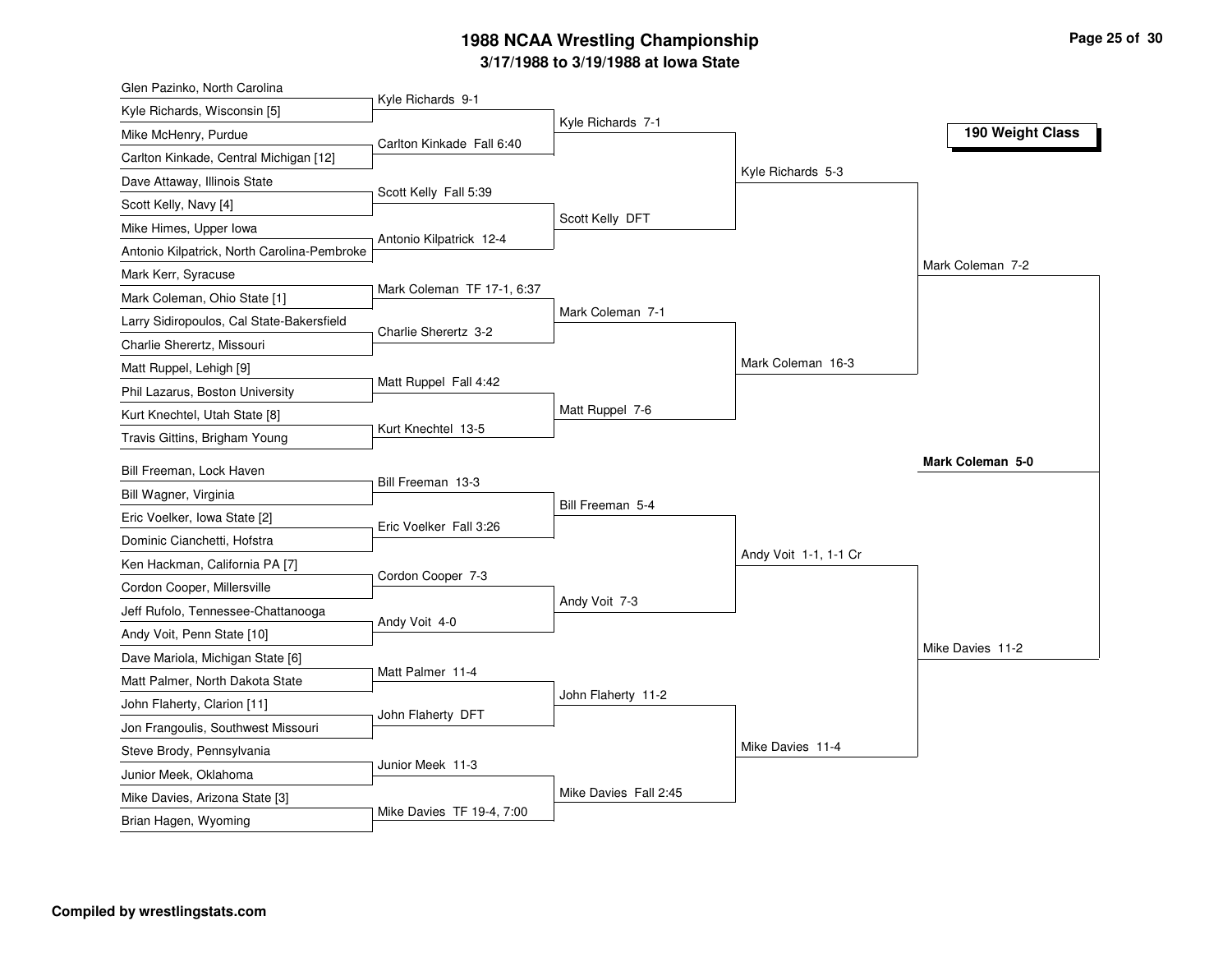Flaherty, ClarionFreeman, Lock HavenRuppel, LehighKelly, NavyKinkade 4-1Sherertz 7-4Voelker 12-1Meek 9-6Kinkade 4-3Sherertz 3-3, 3-2Voelker 10-3Meek 4-4, 2-2 CrKinkade 4-3Voelker Fall 0:54Richards, WisconsinVoit, Penn StateRichards 12-0Voelker 6-2Kinkade 3-1Kilpatrick 4-0Sherertz 5-3Knechtel 3-1Voelker 11-3Rufolo 4-1Palmer Med FFTMeek 15-7Kinkade, Central MichiganKilpatrick, North Carolina-PembSherertz, MissouriKnechtel, Utah StatePazinko, North CarolinaAttaway, Illinois StateKerr, SyracuseLazarus, Boston UniversityVoelker, Iowa StateWagner, VirginiaRufolo, Tennessee-ChattanoogCooper, MillersvillePalmer, North Dakota StateFrangoulis, Southwest MissouriHagen, WyomingMeek, Oklahoma**190 Consolation BracketEric Voelker, Iowa State 3-1Third Place:Andy Voit, Penn State 6-1Fifth Place:Seventh Place: Junior Meek, Oklahoma 1-1, 3-1Eighth Place: Charlie Sherertz, Missouri Fourth Place: Kyle Richards, WisconsinSixth Place: Carlton Kinkade, Central Michigan**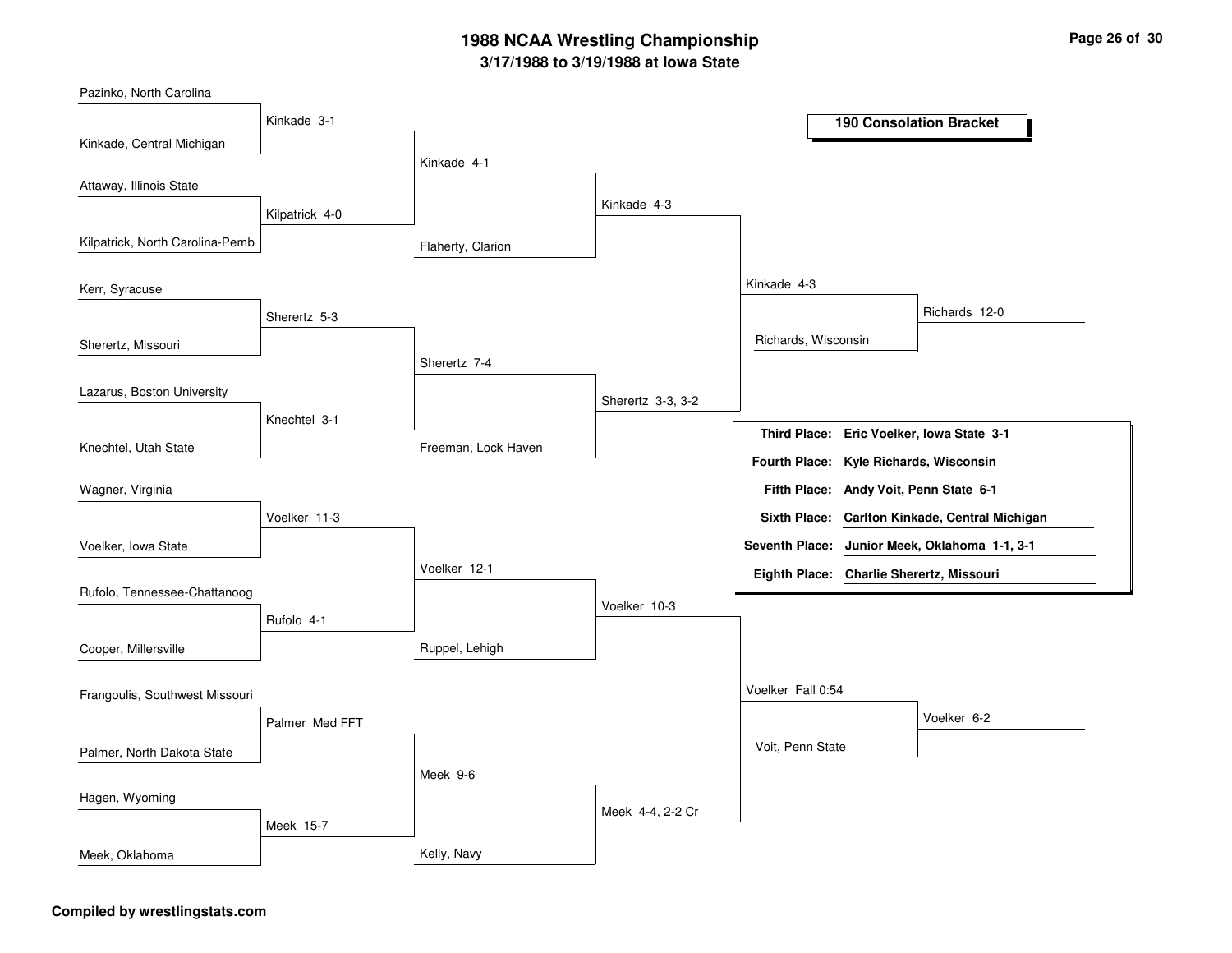### **Championship Pigtail Bouts for 190**

Eric Voelker - Iowa State

Voelker Fall 0:58Terry McIntyre - StanfordRuppel 12-0Matt Ruppel - LehighDarren Brown - Morgan State**Consolation Pigtail Bouts for 190**

Lazarus 8-1

Phil Lazarus - Boston University

Darren Brown - Morgan State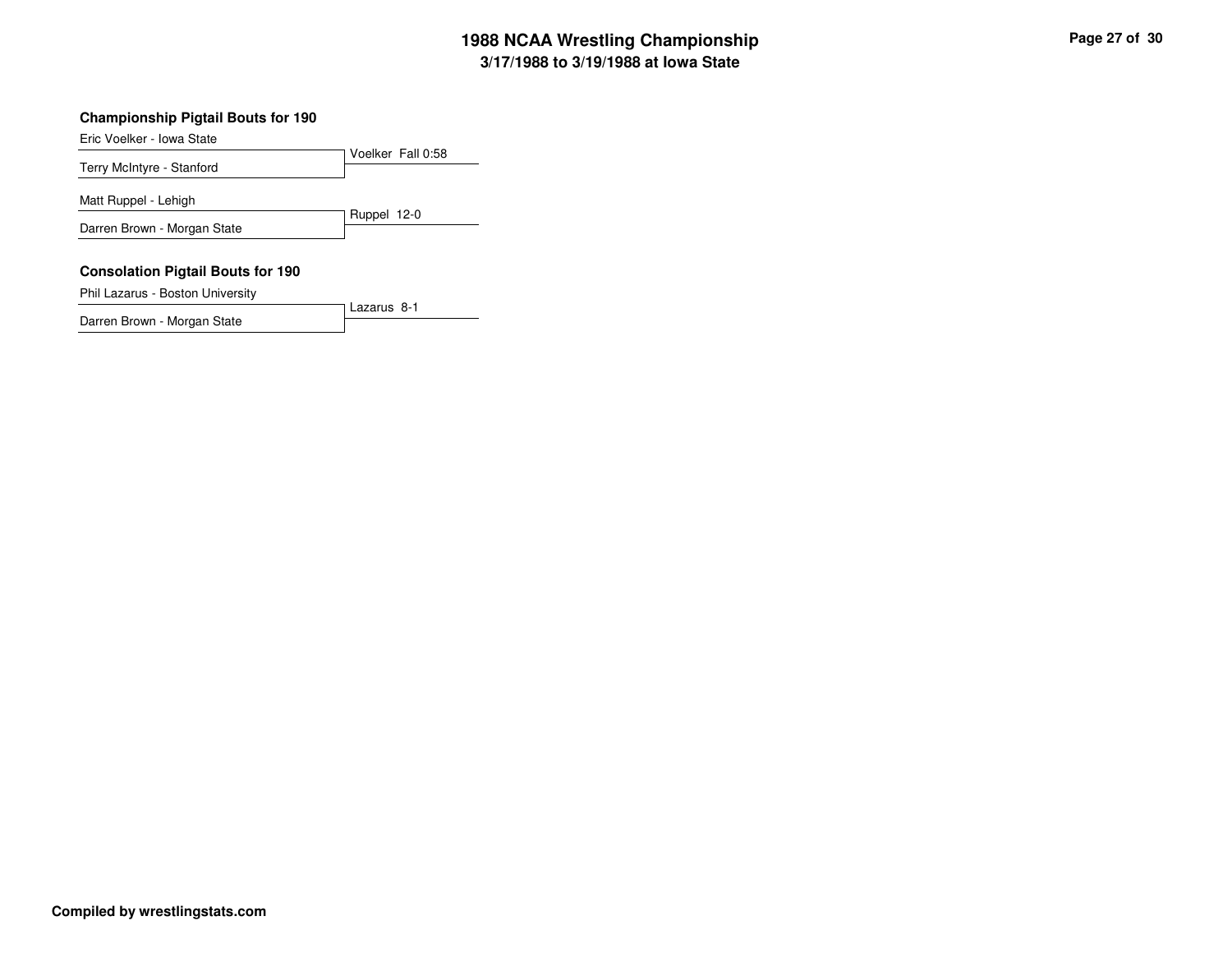| Terry Ullom, Oklahoma State                |                             |                             |                      |                              |
|--------------------------------------------|-----------------------------|-----------------------------|----------------------|------------------------------|
| Lee Roy Ligons, Utah State                 | Lee Roy Ligons 7-3          |                             |                      |                              |
| Bob Potokar, Michigan                      | Rod Severn 7-1              | Rod Severn 5-0              |                      | 275 Weight Class             |
| Rod Severn, Arizona State [4]              |                             |                             |                      |                              |
| Darryl Robinson, Delaware State            |                             |                             | Rod Severn 5-3       |                              |
| Tom Reese, Maryland [5]                    | Tom Reese 9-4               |                             |                      |                              |
| Copache Tyler, Eastern Illinois            |                             | Tom Reese 5-4               |                      |                              |
| Kurt Angle, Clarion [12]                   | Copache Tyler Fall 3:13     |                             |                      |                              |
| Mark Tatum, Oklahoma [8]                   |                             |                             |                      | Carlton Haselrig 6-3         |
| Pat Conners, St. Lawrence                  | Mark Tatum 5-2              |                             |                      |                              |
| Dave Bottcher, Army [9]                    |                             | Mark Tatum 4-1              |                      |                              |
| Todd Seiler, Wisconsin                     | Todd Seiler 5-3             |                             |                      |                              |
| Tim Bowersox, Shippensburg                 |                             |                             | Carlton Haselrig 9-1 |                              |
| Randy Seiler, Lake Superior                | Randy Seiler Fall 0:54      |                             |                      |                              |
| Carlton Haselrig, Pittsburgh-Johnstown [1] |                             | Carlton Haselrig Fall 4:32  |                      |                              |
| Steve Adams, Central Michigan              | Carlton Haselrig Fall 6:13  |                             |                      |                              |
| Andy Cope, Iowa State                      |                             |                             |                      | <b>Carlton Haselrig 12-2</b> |
| John Devine, Navy                          | John Devine 6-5             |                             |                      |                              |
| Ron Ippolite, Bloomsburg                   |                             | Joel Greenlee TF 18-3, 7:00 |                      |                              |
| Joel Greenlee, Northern Iowa [2]           | Joel Greenlee TF 15-0, 3:21 |                             |                      |                              |
| Chris Boni, Eastern Washington             |                             |                             | Mark Sindlinger 5-2  |                              |
| Mark Sindlinger, Iowa [7]                  | Mark Sindlinger 13-3        |                             |                      |                              |
| Paul Litzinger, Kent State                 |                             | Mark Sindlinger 7-3         |                      |                              |
| Calvin Vande Hoef, Purdue [10]             | Calvin Vande Hoef Fall 6:25 |                             |                      |                              |
| Joe Malacek, Nebraska                      |                             |                             |                      | Dave Orndorff 6-5            |
| Dean Hall, Edinboro [3]                    | Dean Hall 15-2              |                             |                      |                              |
| Tim Kennedy, Rider                         |                             | Dean Hall 7-1               |                      |                              |
| Jeff Spinetti, West Virginia               | Jeff Spinetti 5-4           |                             |                      |                              |
| Jon Cogdill, Wyoming [11]                  |                             |                             | Dave Orndorff 9-5    |                              |
| Rock Burch, Appalachian State              | Jon Cogdill 4-2             |                             |                      |                              |
|                                            |                             |                             |                      |                              |
| Mike Lombardo, North Carolina State [6]    |                             | Dave Orndorff Fall 4:19     |                      |                              |